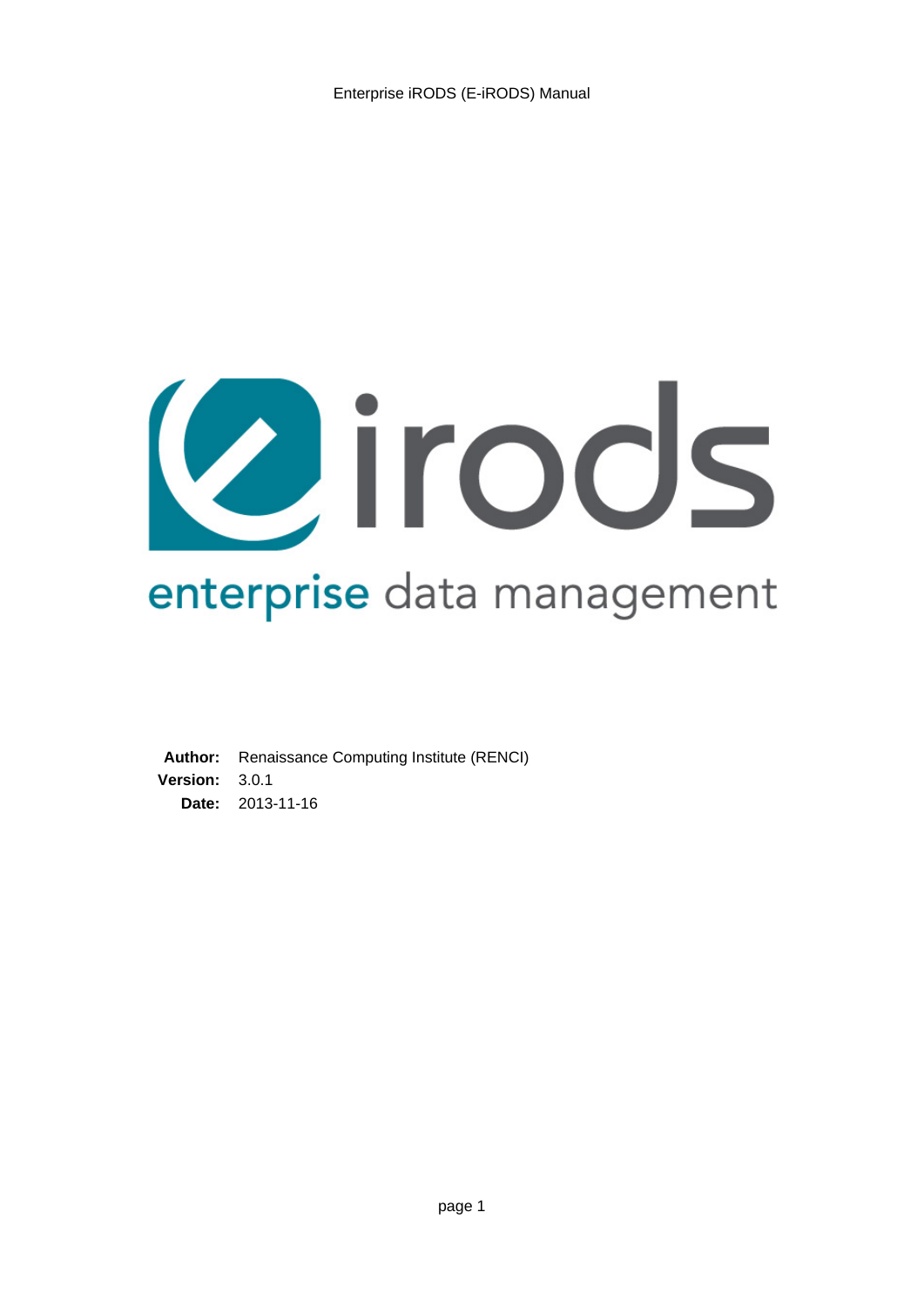# **Table of Contents**

| 1.              | <b>Release Notes</b><br>5                          |    |  |  |  |  |
|-----------------|----------------------------------------------------|----|--|--|--|--|
| 2               | <b>License</b>                                     |    |  |  |  |  |
| 3               | <b>Overview</b><br>6                               |    |  |  |  |  |
| 4               | <b>Download</b><br>6                               |    |  |  |  |  |
|                 | <b>Binaries</b><br>4.1                             | 6  |  |  |  |  |
|                 | 4.2 Open Source                                    | 6  |  |  |  |  |
| 5               | <b>Installation</b>                                | 7  |  |  |  |  |
| 6               | <b>Quickstart</b>                                  | 7  |  |  |  |  |
|                 | Changing the administrator account password<br>6.1 | 8  |  |  |  |  |
|                 | 6.2 Changing the Zone name                         | 8  |  |  |  |  |
|                 | 6.3 Add additional resource(s)                     | 9  |  |  |  |  |
|                 | 6.4 Add additional user(s)                         | 10 |  |  |  |  |
|                 | 7 Upgrading                                        | 10 |  |  |  |  |
|                 | <b>RPM based systems</b><br>7.1                    | 10 |  |  |  |  |
|                 | 7.2 DEB based systems                              | 10 |  |  |  |  |
| 8               | <b>Migration from Community iRODS</b>              | 10 |  |  |  |  |
| 9               | <b>Federation with Community iRODS</b>             | 11 |  |  |  |  |
| 10              | <b>Backing Up</b>                                  | 11 |  |  |  |  |
| 11              | <b>Assumptions</b>                                 | 11 |  |  |  |  |
| 12 Architecture |                                                    |    |  |  |  |  |
|                 | 12.1 Dynamic Policy Enforcement Points             | 12 |  |  |  |  |
|                 | 12.1.1 Available Plugin Operations                 | 12 |  |  |  |  |
|                 | 12.1.2 Available Values within Dynamic PEPs        | 13 |  |  |  |  |
| 13              | <b>Pluggable Microservices</b>                     | 15 |  |  |  |  |
| 14              | <b>Composable Resources</b>                        | 15 |  |  |  |  |
|                 | <b>Tree Metaphor</b><br>14.1                       | 15 |  |  |  |  |
|                 | 14.2 Virtualization                                | 16 |  |  |  |  |
|                 | 14.3 Coordinating Resources                        | 17 |  |  |  |  |
|                 | 14.3.1 Compound                                    | 17 |  |  |  |  |
|                 | 14.3.2 Random                                      | 17 |  |  |  |  |
|                 | 14.3.3 Replication                                 | 18 |  |  |  |  |
|                 | 14.3.4 Round Robin                                 | 18 |  |  |  |  |
|                 | 14.3.5 Passthru                                    | 18 |  |  |  |  |
|                 | 14.3.6 Expected                                    | 18 |  |  |  |  |
|                 | 14.4 Storage Resources                             | 18 |  |  |  |  |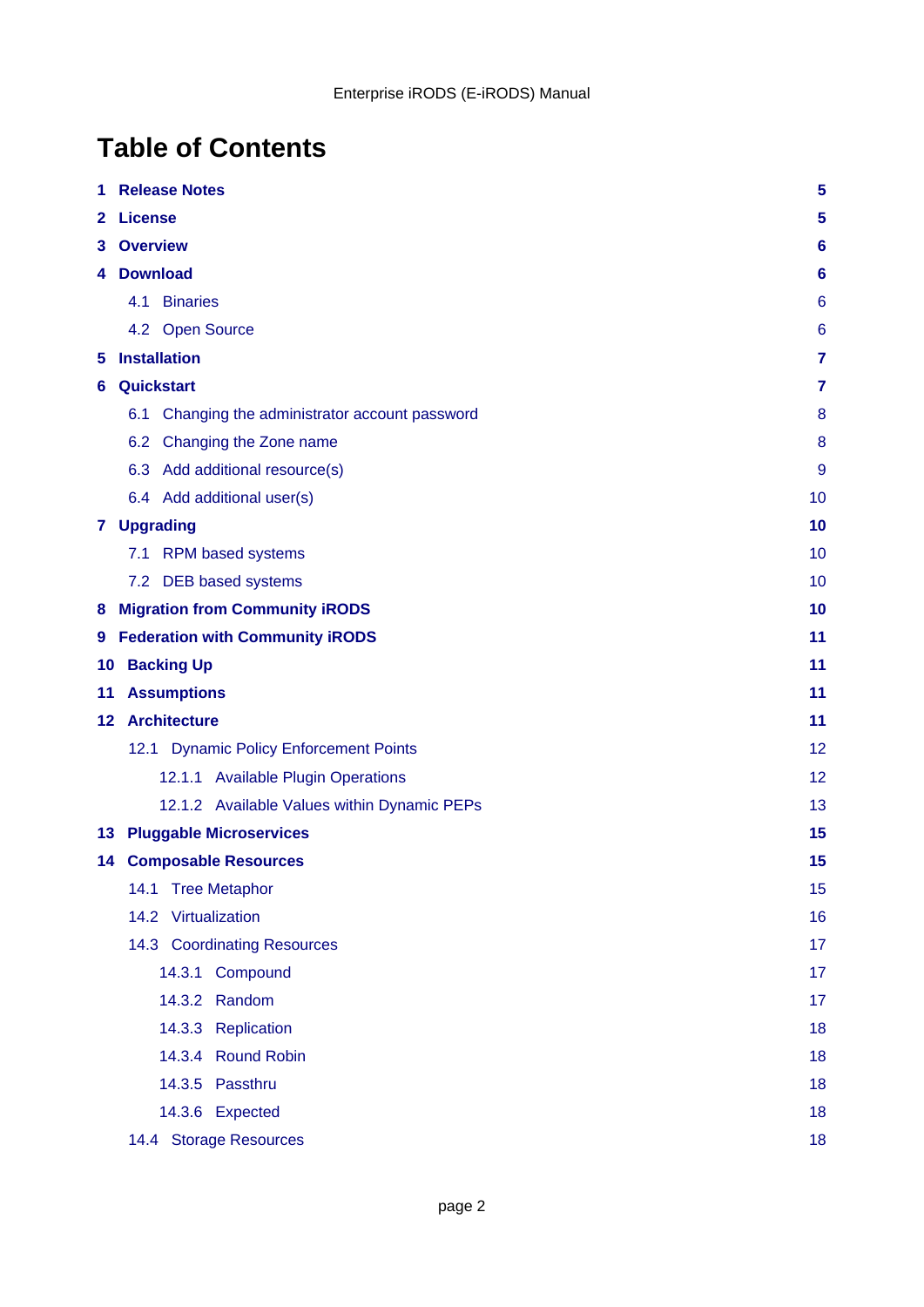### Enterprise iRODS (E-iRODS) Manual

|    | 14.4.1 Unix File System                            | 18 |
|----|----------------------------------------------------|----|
|    | 14.4.2 Structured File Type (tar, zip, gzip, bzip) | 18 |
|    | 14.4.3 Non-Blocking                                | 19 |
|    | 14.4.4 Mock Archive                                | 19 |
|    | 14.4.5 Universal Mass Storage Service              | 19 |
|    | 14.4.6 Expected                                    | 19 |
|    | 14.5 Managing Child Resources                      | 19 |
|    | 14.6 Example Usage                                 | 20 |
|    | 14.6.1 Example 1                                   | 20 |
|    | 14.7 Rebalancing                                   | 20 |
|    | <b>15 Pluggable Authentication</b>                 | 20 |
| 16 | <b>Pluggable Network</b>                           | 21 |
| 17 | <b>Users &amp; Permissions</b>                     | 21 |
| 18 | <b>Rule Engine</b>                                 | 22 |
|    | 18.1 File Locking                                  | 22 |
|    | 18.2 Delay execution                               | 22 |
|    | <b>19 Authentication</b>                           | 22 |
|    | 19.1 PAM                                           | 23 |
|    | 19.1.1 User Setup                                  | 23 |
|    | 19.1.2 Server Configuration                        | 23 |
|    | 19.1.3 Server SSL Setup                            | 23 |
|    | 19.1.3.1 Generate a new RSA key                    | 23 |
|    | 19.1.3.2 Acquire a certificate for the server      | 24 |
|    | 19.1.3.3 Create the certificate chain file         | 24 |
|    | 19.1.3.4 Generate OpenSSL parameters               | 24 |
|    | 19.1.3.5 Place files within accessible area        | 25 |
|    | 19.1.3.6 Set SSL environment variables             | 25 |
|    | 19.1.3.7 Restart E-iRODS                           | 25 |
|    | 19.1.4 Client SSL Setup                            | 25 |
|    | 19.1.5 Environment Variables                       | 26 |
| 20 | <b>Configuration</b>                               | 27 |
| 21 | <b>Troubleshooting</b>                             | 27 |
|    | 21.1 Common Errors                                 | 27 |
|    | 21.1.1 E-iRODS Server is down                      | 27 |
|    | 21.1.2 No such file or directory                   | 28 |
|    | 21.1.3 No rows found in the E-iRODS Catalog        | 28 |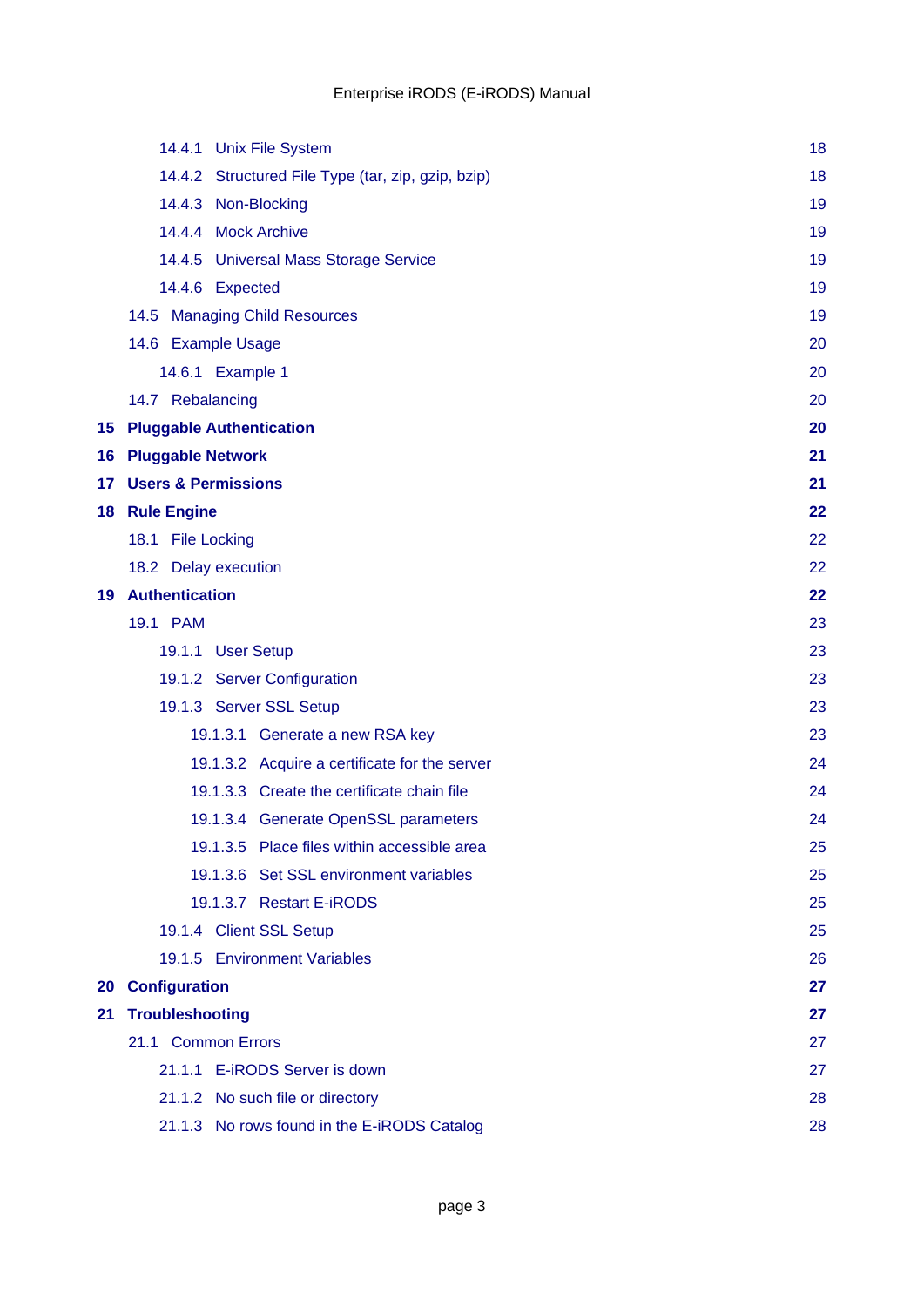| 21.1.4 Access Control and Permissions            | 28              |
|--------------------------------------------------|-----------------|
| 21.1.5 Credentials                               | 28              |
| 22 Glossary                                      | 28              |
| 23 Known Issues                                  | 32 <sub>2</sub> |
| <b>24 History of Releases</b><br>32 <sub>2</sub> |                 |
|                                                  |                 |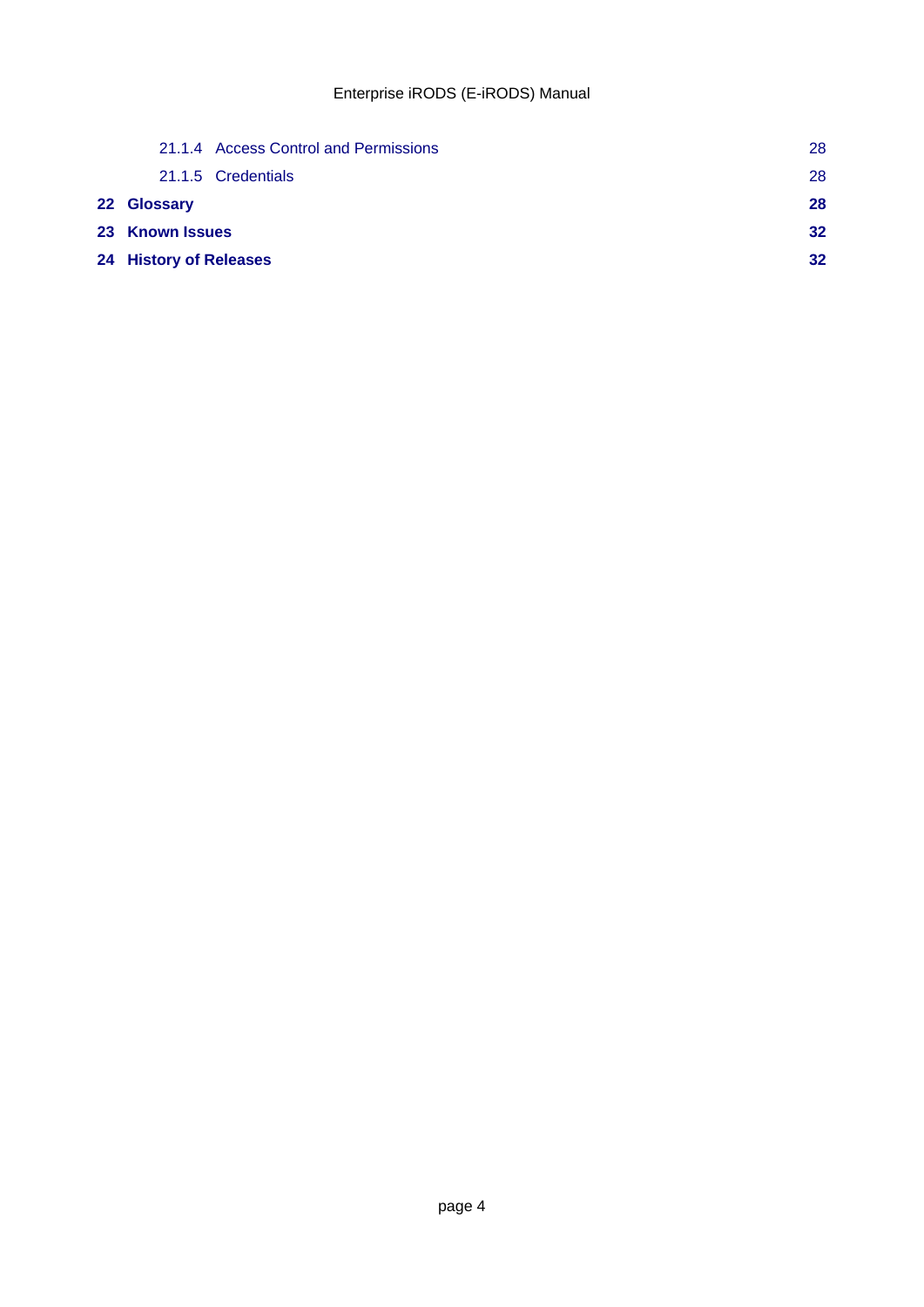# <span id="page-4-0"></span>**1 Release Notes**

This is the second release of the Enterprise integrated Rule-Oriented Data System (E-iRODS).

E-iRODS is developed under the auspices of the iRODS Consortium. This release was prepared by the Renaissance Computing Institute (RENCI) and released under the New BSD (BSD-3) License.

Development of this release has focused on the following features and efforts:

- API Compatibility with Community iRODS for purposes of Federation
- Met all US Export Control requirements for distribution
- Introduced pluggable interface for networks
	- TCP
	- SSL
- Introduced pluggable interface for authentication
	- Native iRODS password
	- OSAuth
	- PAM
	- LDAP (via PAM)
- Additional coordinating resource plugins
	- Compound
	- Replication
- Migration support for composable resources
	- Rebalance mechanism
	- Adding/removing child resources with existing data
	- itrim from child resources of replication resources
- Tree view for visualizing resource hierarchies
- Full python-based testing framework
- Certified against full Jargon test suite
- Continuous integration testing via hudson
- Continuous static analysis via cppcheck
- Increased code coverage from ~50% to over 56%
- Continuously built and tested across 3 major linux distributions
- Packaged for 3 major linux distributions
- Support for package upgrade via package manager

# <span id="page-4-1"></span>**2 License**

Copyright (c) 2005-2013, Regents of the University of California, the University of North Carolina at Chapel Hill, and the Data Intensive Cyberinfrastructure Foundation All rights reserved.

Redistribution and use in source and binary forms, with or without modification, are permitted provided that the following conditions are met: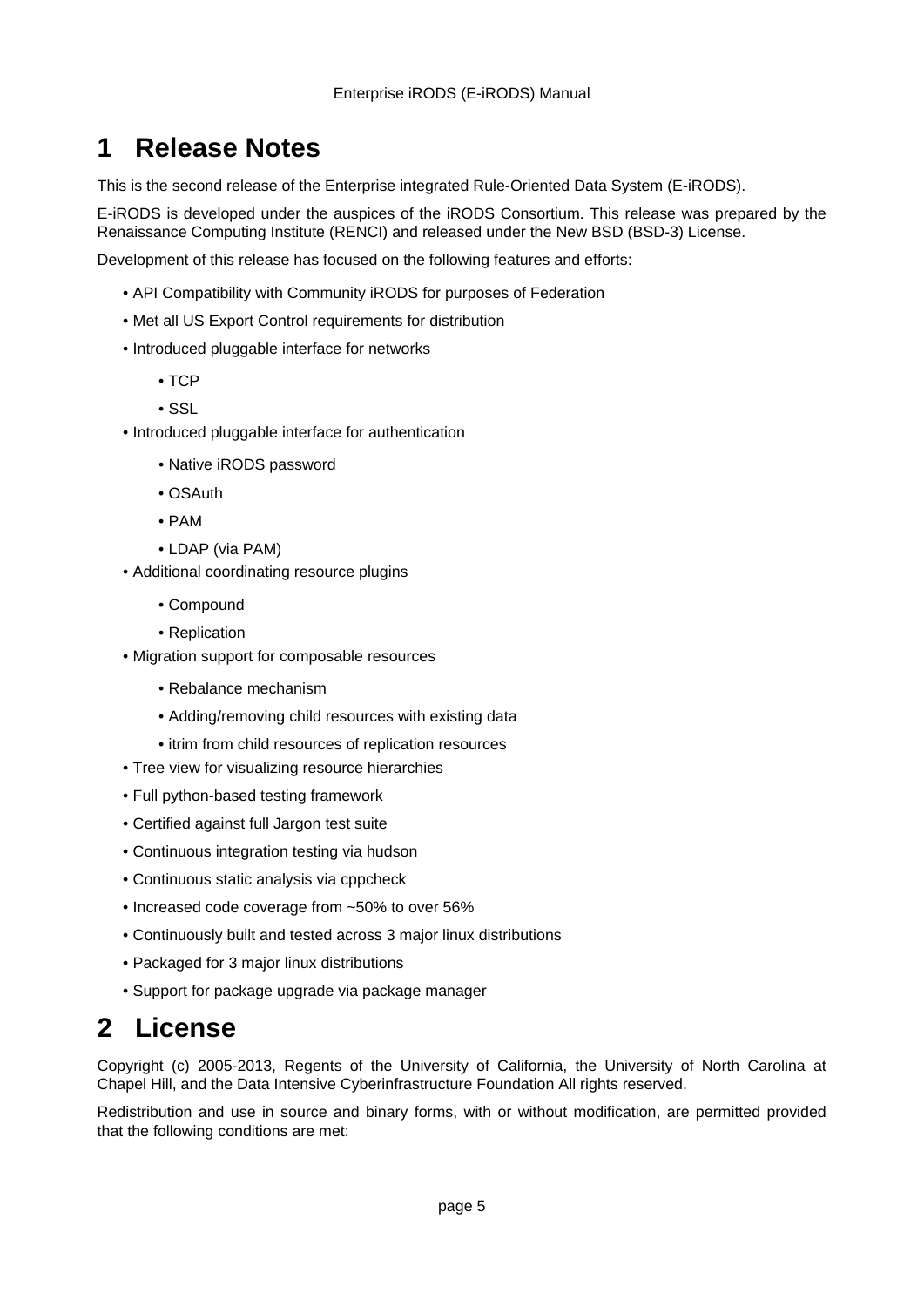- Redistributions of source code must retain the above copyright notice, this list of conditions and the following disclaimer.
- Redistributions in binary form must reproduce the above copyright notice, this list of conditions and the following disclaimer in the documentation and/or other materials provided with the distribution.
- Neither the name of the University of California, San Diego (UCSD), the University of North Carolina at Chapel Hill nor the names of its contributors may be used to endorse or promote products derived from this software without specific prior written permission.

THIS SOFTWARE IS PROVIDED BY THE COPYRIGHT HOLDERS AND CONTRIBUTORS "AS IS" AND ANY EXPRESS OR IMPLIED WARRANTIES, INCLUDING, BUT NOT LIMITED TO, THE IMPLIED WARRANTIES OF MERCHANTABILITY AND FITNESS FOR A PARTICULAR PURPOSE ARE DISCLAIMED. IN NO EVENT SHALL THE COPYRIGHT OWNER OR CONTRIBUTORS BE LIABLE FOR ANY DIRECT, INDIRECT, INCIDENTAL, SPECIAL, EXEMPLARY, OR CONSEQUENTIAL DAMAGES (INCLUDING, BUT NOT LIMITED TO, PROCUREMENT OF SUBSTITUTE GOODS OR SERVICES; LOSS OF USE, DATA, OR PROFITS; OR BUSINESS INTERRUPTION) HOWEVER CAUSED AND ON ANY THEORY OF LIABILITY, WHETHER IN CONTRACT, STRICT LIABILITY, OR TORT (INCLUDING NEGLIGENCE OR OTHERWISE) ARISING IN ANY WAY OUT OF THE USE OF THIS SOFTWARE, EVEN IF ADVISED OF THE POSSIBILITY OF SUCH DAMAGE.

# <span id="page-5-0"></span>**3 Overview**

This manual attempts to provide standalone documentation for E-iRODS [\(http://eirods.org\)](http://eirods.org) as packaged by the Renaissance Computing Institute (RENCI).

<http://eirods.org>

Additional documentation is available on the iRODS wiki [\(http://irods.org\)](http://irods.org), the iRODS Doxygen site [\(http://irods.org/doxygen\)](http://irods.org/doxygen), and in the two books published by the iRODS team:

(2010) iRODS Primer: integrated Rule-Oriented Data System (Synthesis Lectures on Information Concepts, Retrieval, and Services)<http://www.amazon.com/dp/1608453332>

(2011) The integrated Rule-Oriented Data System (iRODS 3.0) Micro-service Workbook <http://www.amazon.com/dp/1466469129>

# <span id="page-5-1"></span>**4 Download**

E-iRODS is released in both binary package format and with full source code.

## <span id="page-5-2"></span>**4.1 Binaries**

RPM and DEB formats are available for both iCAT-enabled servers and resource-only servers. There are variations available for combinations of platform and operating system.

More combinations will be made available as our testing matrix continues to mature and increase in scope.

The latest files can be downloaded from<http://eirods.org/download>.

## <span id="page-5-3"></span>**4.2 Open Source**

Repositories, ticket trackers, and source code are available from the developers area of the E-iRODS website.

<http://eirods.org/developers>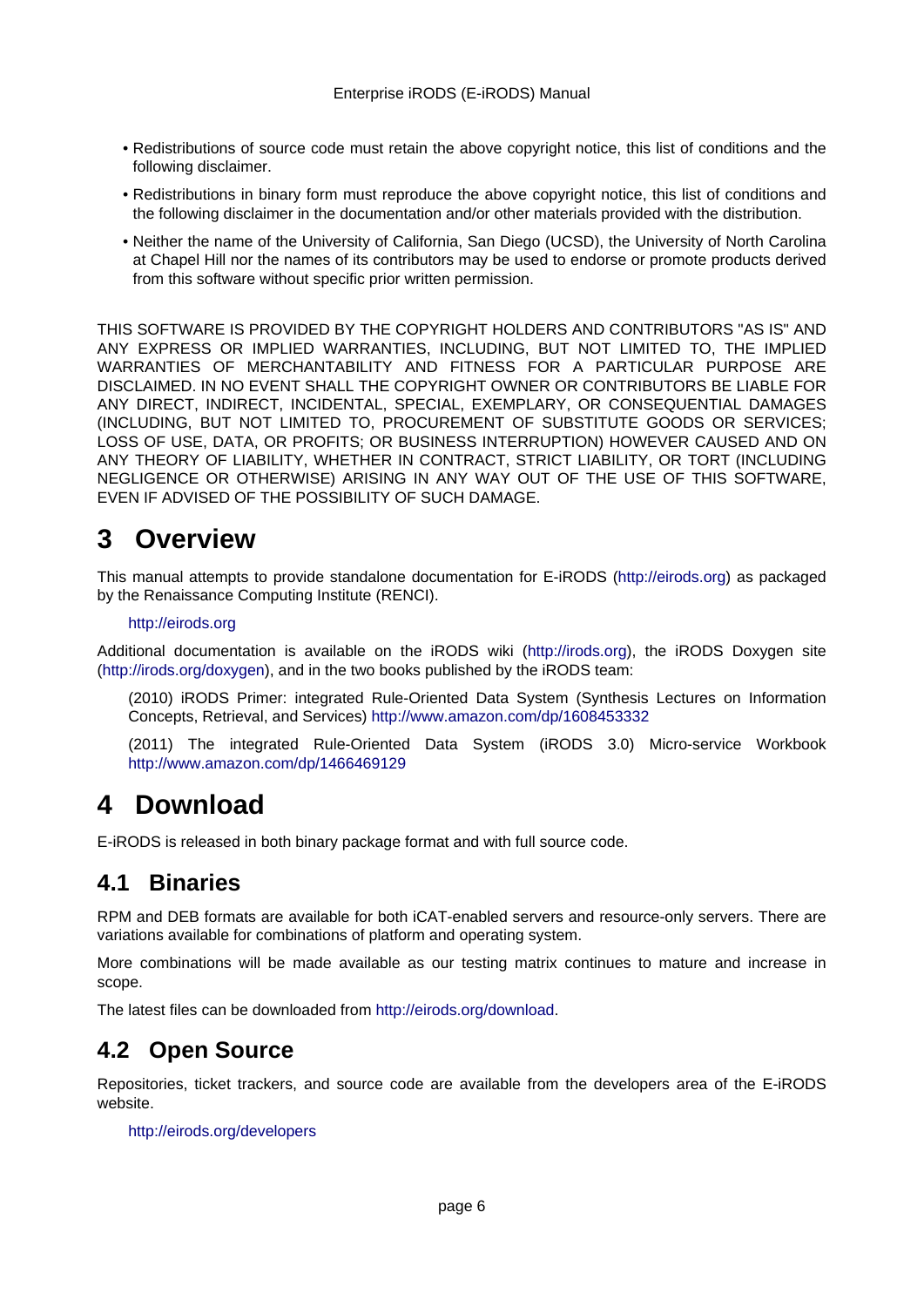# <span id="page-6-0"></span>**5 Installation**

The available packages declare the dependencies necessary to run E-iRODS and if satisfied, they install a service account and group named 'eirods', the E-iRODS binaries, microservice documentation, and this manual.

Installation of the Postgres iCAT DEB:

```
$ (sudo) dpkg -i eirods-3.0.1-64bit-icat-postgres.deb
$ (sudo) apt-get -f install
```
Installation of the Resource RPM:

```
- Make sure to read ./packaging/RPM_INSTALLATION_HOWTO.txt before trying to install the RPM package.
$ (sudo) rpm -i eirods-3.0.1-64bit-resource.rpm
```
For the iCAT-enabled server packages, the E-iRODS server and EICAT database are started automatically with default values:

```
eirods@hostname:~/ $ ienv
NOTICE: Release Version = rods3.0, API Version = d
NOTICE: irodsHost=hostname
NOTICE: irodsPort=1247
NOTICE: irodsDefResource=demoResc
NOTICE: irodsHome=/tempZone/home/rods
NOTICE: irodsCwd=/tempZone/home/rods
NOTICE: irodsUserName=rods
NOTICE: irodsZone=tempZone
NOTICE: irodsClientServerNegotiation=request_server_negotiation
NOTICE: irodsClientServerPolicy=CS_NEG_REFUSE
NOTICE: irodsEncryptionKeySize=32
NOTICE: irodsEncryptionSaltSize=8
NOTICE: irodsEncryptionNumHashRounds=16
NOTICE: irodsEncryptionAlgorithm=AES-256-CBC
```
For the resource-only packages, the server is not started automatically. The administrator will need to run the ./packaging/setup\_resource.sh script and provide the following five pieces of information before E-iRODS can start and connect to its configured iCAT Zone:

- 1. Hostname or IP
- 2. iCAT Port
- 3. iCAT Zone
- 4. E-iRODS administrator username
- 5. E-iRODS administrator password

# <span id="page-6-1"></span>**6 Quickstart**

Successful installation will complete and result in a running E-iRODS server. If you installed an iCAT-enabled E-iRODS server, a database of your choice will also have been created and running. The iCommand ils will list your new iRODS administrator's empty home directory in the iRODS virtual filesystem: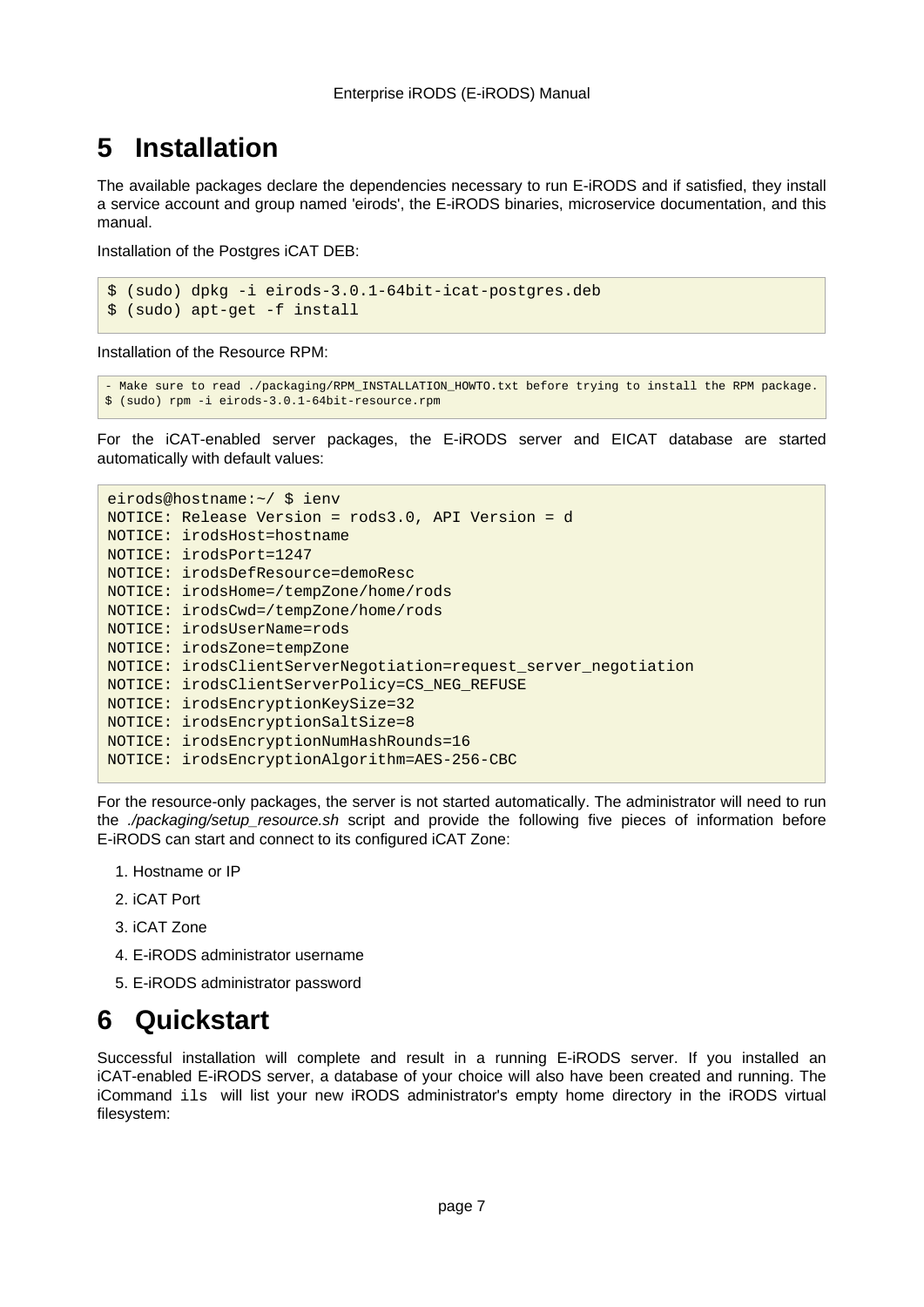```
eirods@hostname:~/ $ ils
/tempZone/home/rods:
```
When moving into production, you will probably want to cover the next few basic steps:

## <span id="page-7-0"></span>**6.1 Changing the administrator account password**

The default installation of E-iRODS comes with a single user account 'rods' that is also an admin account ('rodsadmin') with the password 'rods'. You should change the password before letting anyone else into the system:

```
eirods@hostname:~/ $ iadmin moduser rods password <newpassword>
```
To make sure everything succeeded, you will need to re-authenticate and check the new connection:

```
eirods@hostname:~/ $ iinit
Enter your current iRODS password:
eirods@hostname:~/ $ ils
/tempZone/home/rods:
```
If you see an authentication or other error message here, please try again. The password update only manipulates a single database value, and is independent of other changes to the system.

## <span id="page-7-1"></span>**6.2 Changing the Zone name**

The default installation of E-iRODS comes with a Zone named 'tempZone'. You probably want to change the Zone name to something more domain-specific:

```
eirods@hostname:~/ $ iadmin modzone tempZone name <newzonename>
If you modify the local zone name, you and other users will need to
change your .irodsEnv files to use it, you may need to update
irods.config and, if rules use the zone name, you'll need to update
core.re. This command will update various tables with the new name
and rename the top-level collection.
Do you really want to modify the local zone name? (enter y or yes to do so):y
OK, performing the local zone rename
```
Once the Zone has been renamed, you will need to update your .irodsEnv file to match (note the three places where the updated zone name is located):

```
eirods@hostname:~/ $ cat .irods/.irodsEnv
# iRODS server host name:
irodsHost '<hostname>'
# iRODS server port number:
irodsPort 1247
# Default storage resource name:
irodsDefResource 'demoResc'
# Home directory in iRODS:
irodsHome '/**<newzonename>**/home/rods'
# Current directory in iRODS:
irodsCwd '/**<newzonename>**/home/rods'
# Account name:
```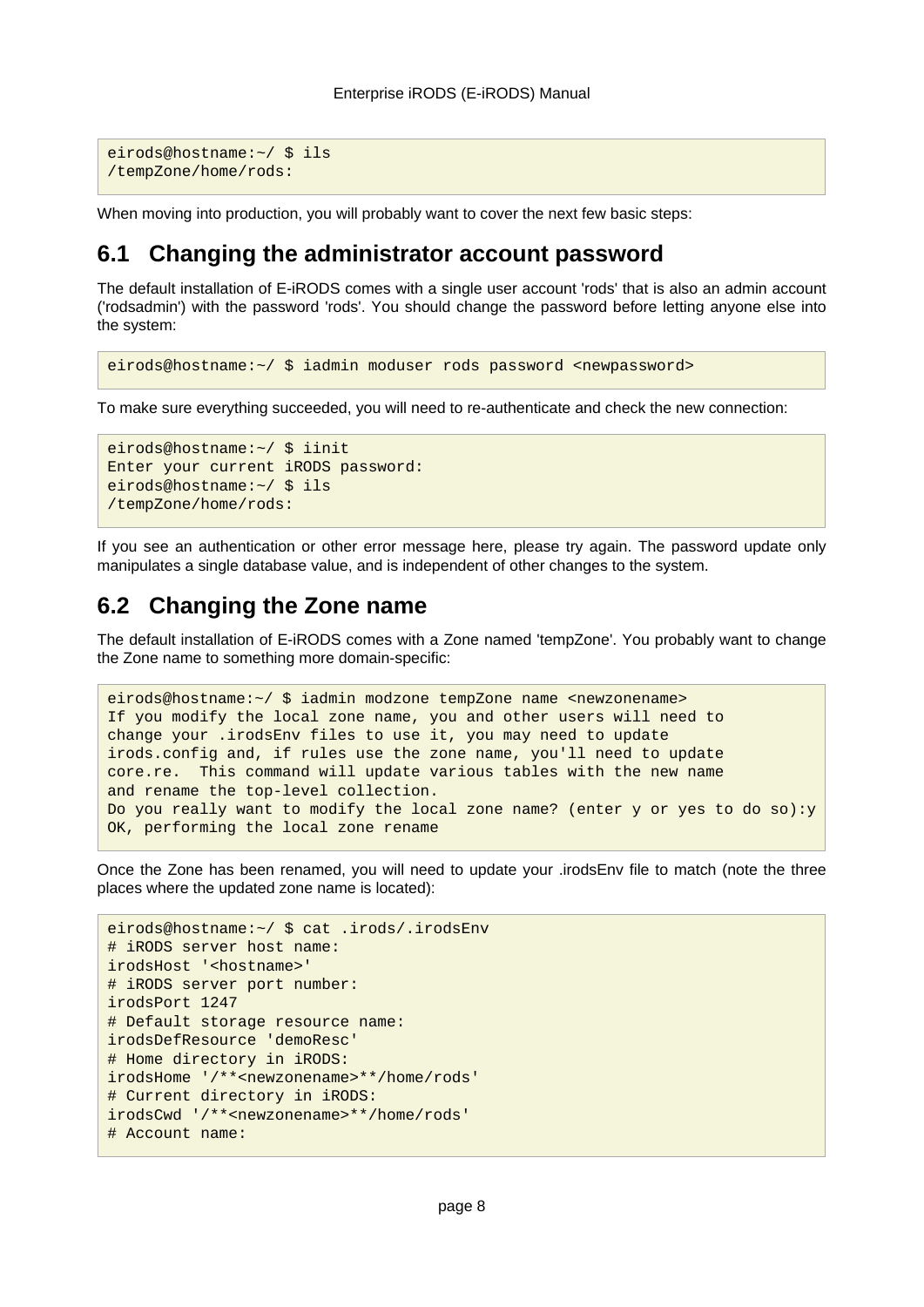```
irodsUserName 'rods'
# Zone:
irodsZone '**<newzonename>**'
# Enable Advanced Client-Server negotation:
irodsClientServerNegotiation 'request_server_negotiation'
# Client-Server connection policy:
irodsClientServerPolicy 'CS_NEG_REFUSE'
# Client-Server Encryption Key Size In Bytes:
irodsEncryptionKeySize '32'
# Client-Server Encryption Salt Size In Bytes:
irodsEncryptionSaltSize '8'
# Client-Server Encryption Number of Hash Rounds:
irodsEncryptionNumHashRounds '16'
# Client-Server Encryption Algorithm:
irodsEncryptionAlgorithm 'AES-256-CBC'
```
Now, the connection should be reset and you should be able to list your empty iRODS collection again:

eirods@hostname:~/ \$ iinit Enter your current iRODS password: eirods@hostname:~/ \$ ils /<newzonename>/home/rods:

## <span id="page-8-0"></span>**6.3 Add additional resource(s)**

The default installation of E-iRODS comes with a single resource named 'demoResc' which stores its files in the /var/lib/eirods/iRODS/Vault directory. You will want to create additional resources at disk locations of your choosing as the 'demoResc' may not have sufficient disk space available for your intended usage scenarios. The following command will create a basic 'unix file system' resource at a designated host at the designated full path:

eirods@hostname:~/ \$ iadmin mkresc <newrescname> 'unix file system' <fully.qualified.domain.name>:</full/path/to/new/vault>

Additional information about creating resources can be found with:

```
eirods@hostname:~/ $ iadmin help mkresc
 mkresc Name Type [Host:Path] [ContextString] (make Resource)
Create (register) a new storage or database resource.
Name is the name of the new resource.
Type is the resource type.
Host is the DNS host name.
And Path is the defaultPath for the vault.
ContextString is any contextual information relevant to this resource.
   (semi-colon separated key=value pairs e.g. "a=b;c=d")
A ContextString can be added to a coordinating resource (where there is
no hostname or vault path to be set) by explicitly setting the Host:Path
to an empty string ('').
```
Creating new resources does not make them default for any existing or new users. You will need to make sure that default resources are properly set for newly ingested files.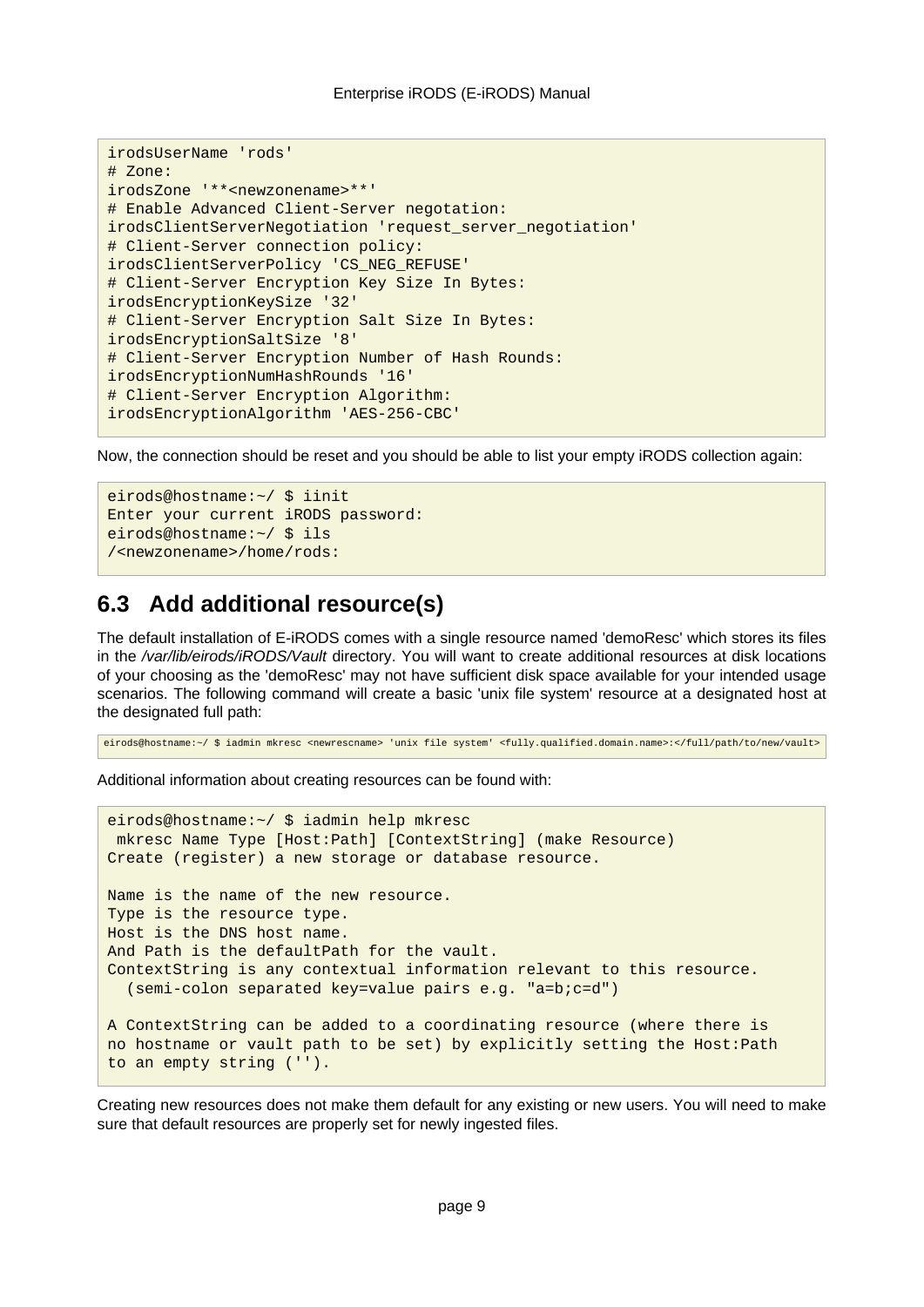## <span id="page-9-0"></span>**6.4 Add additional user(s)**

The default installation of E-iRODS comes with a single user 'rods' which is a designated 'rodsadmin' type user account. You will want to create additional user accounts (of type 'rodsuser') and set their passwords before allowing connections to your new grid:

```
eirods@hostname:~/ $ iadmin mkuser <newusername> rodsuser
eirods@hostname:~/ $ iadmin lu
rods#tempZone
<newusername>#tempZone
eirods@hostname:~/ $ iadmin help mkuser
 mkuser Name[#Zone] Type (make user)
Create a new iRODS user in the ICAT database
Name is the user name to create
Type is the user type (see 'lt user_type' for a list)
Zone is the user's zone (for remote-zone users)
Tip: Use moduser to set a password or other attributes,
use 'aua' to add a user auth name (GSI DN or Kerberos Principal name)
```
It is best to change your Zone name before adding new users as any existing users would need to be informed of the new connection information and changes that would need to be made to their local .irodsEnv files.

# <span id="page-9-1"></span>**7 Upgrading**

E-iRODS did not support upgrading until 3.0.1rc1. From that point forward, upgrading should be handled by the host Operating System via the package manager as expected.

## <span id="page-9-2"></span>**7.1 RPM based systems**

\$ (sudo) rpm -U eirods-3.0.1-64bit-icat-postgres-suse.rpm

Upgrading from before 3.0.1rc1 will be detected and require the running of an additional script to get your installation in working order. The RPM based upgrade for those older installs moves aside the /var/lib/eirods/ home directory to /var/lib/eirods new/. To restore this directory and reinstall all the correct packaged files, run the following script with the new RPM file:

\$ sudo /var/lib/eirods\_new/packaging/post30upgrade.sh <newfile.rpm>

## <span id="page-9-3"></span>**7.2 DEB based systems**

\$ (sudo) dpkg -i eirods-3.0.1-64bit-icat-postgres.deb

# <span id="page-9-4"></span>**8 Migration from Community iRODS**

Support for migrating from Community iRODS is planned, but automated scripts and documentation have not yet been completed.

This section will be updated when support is included and tested.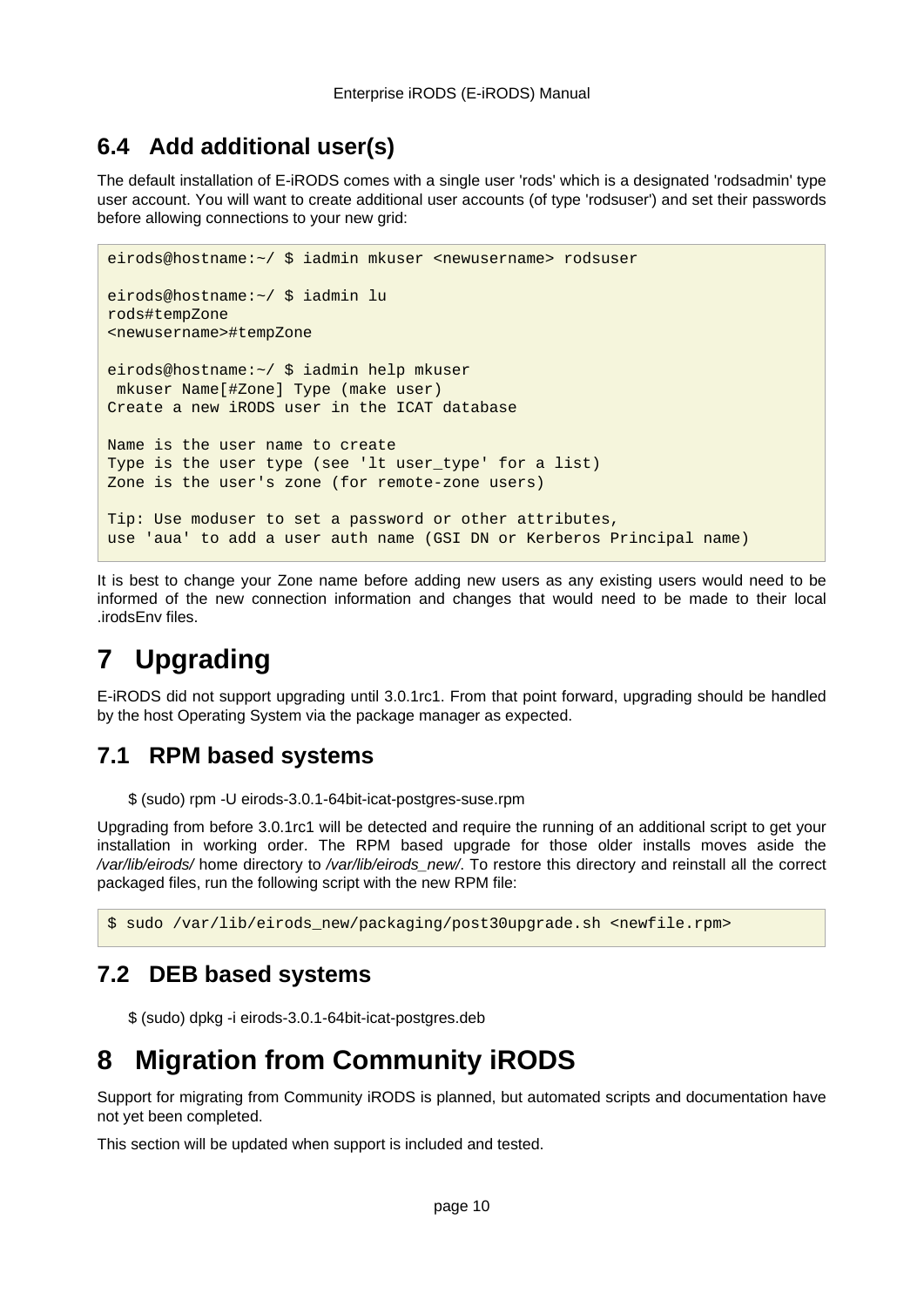# <span id="page-10-0"></span>**9 Federation with Community iRODS**

Enterprise iRODS has made some additions to the database tables for the resources (r\_resc\_main) and Data Objects (r\_data\_main) for the purposes of tracking resource hierarchy, children, parents, and other relationships. These changes would have caused a cross-zone query to fail when the target zone is a community version of iRODS.

In order to support commands such as ils and ilsresc across an Enterprise to Community federation, E-iRODS will detect the cross zone query and subsequently strip out any requests for columns which do not exist in the community table structure in order to allow the query to succeed.

There are currently no known issues with Federation, but this has not yet been comprehensively tested.

# <span id="page-10-1"></span>**10 Backing Up**

Backing up E-iRODS involves: The data, the iRODS system and configuration files, and the iCAT database itself.

Configuration and maintenance of this type of backup system is out of scope for this document, but is included here as an indication of best practice.

- 1. The data itself can be handled by the iRODS system through replication and should not require any specific backup efforts worth noting here.
- 2. The iRODS system and configuration files can be copied into iRODS as a set of Data Objects by using the msiServerBackup microservice. When run on a regular schedule, the msiServerBackup microservice will gather and store all the necessary configuration information to help you reconstruct your iRODS setup during disaster recovery.
- 3. The iCAT database itself can be backed up in a variety of ways. A PostgreSQL database is contained on the local filesystem as a data/ directory and can be copied like any other set of files. This is the most basic means to have backup copies. However, this will have stale information almost immediately. To cut into this problem of staleness, PostgreSQL 8.4+ includes a feature called ["Record-based Log Shipping".](http://www.postgresql.org/docs/8.4/static/warm-standby.html#WARM-STANDBY-RECORD) This consists of sending a full transaction log to another copy of PostgreSQL where it could be "re-played". This would bring the copy up to date with the originating server. Log shipping would generally be handled with a cronjob. A faster, seamless version of log shipping called ["Streaming Replication" w](http://www.postgresql.org/docs/9.0/static/warm-standby.html#STREAMING-REPLICATION)as included in PostgreSQL 9.0+ and can keep two PostgreSQL servers in sync with sub-second delay.

# <span id="page-10-2"></span>**11 Assumptions**

E-iRODS enforces that the database in use (PostgreSQL) is configured for UTF-8 encoding. This is enforced at the database level and then the tables inherit this setting.

The iRODS setting 'StrictACL' is configured on by default in E-iRODS. This is different from the community version of iRODS and behaves more like standard Unix permissions. This setting can be found in the server/config/reConfigs/core.re file under acAclPolicy{}.

# <span id="page-10-3"></span>**12 Architecture**

E-iRODS represents a major effort to analyze, harden, and package iRODS for sustainability, modularization, security, and testability. This has led to a fairly significant refactorization of much of the underlying codebase. The following descriptions are included to help explain the architecture of E-iRODS.

The core is designed to be as immutable as possible and serve as a bus for handling the internal logic of the business of iRODS (data storage, policy enforcement, etc.). Six or seven major interfaces will be exposed by the core and will allow extensibility and separation of functionality into plugins. A few plugins are included by default in E-iRODS to provide a set of base functionality.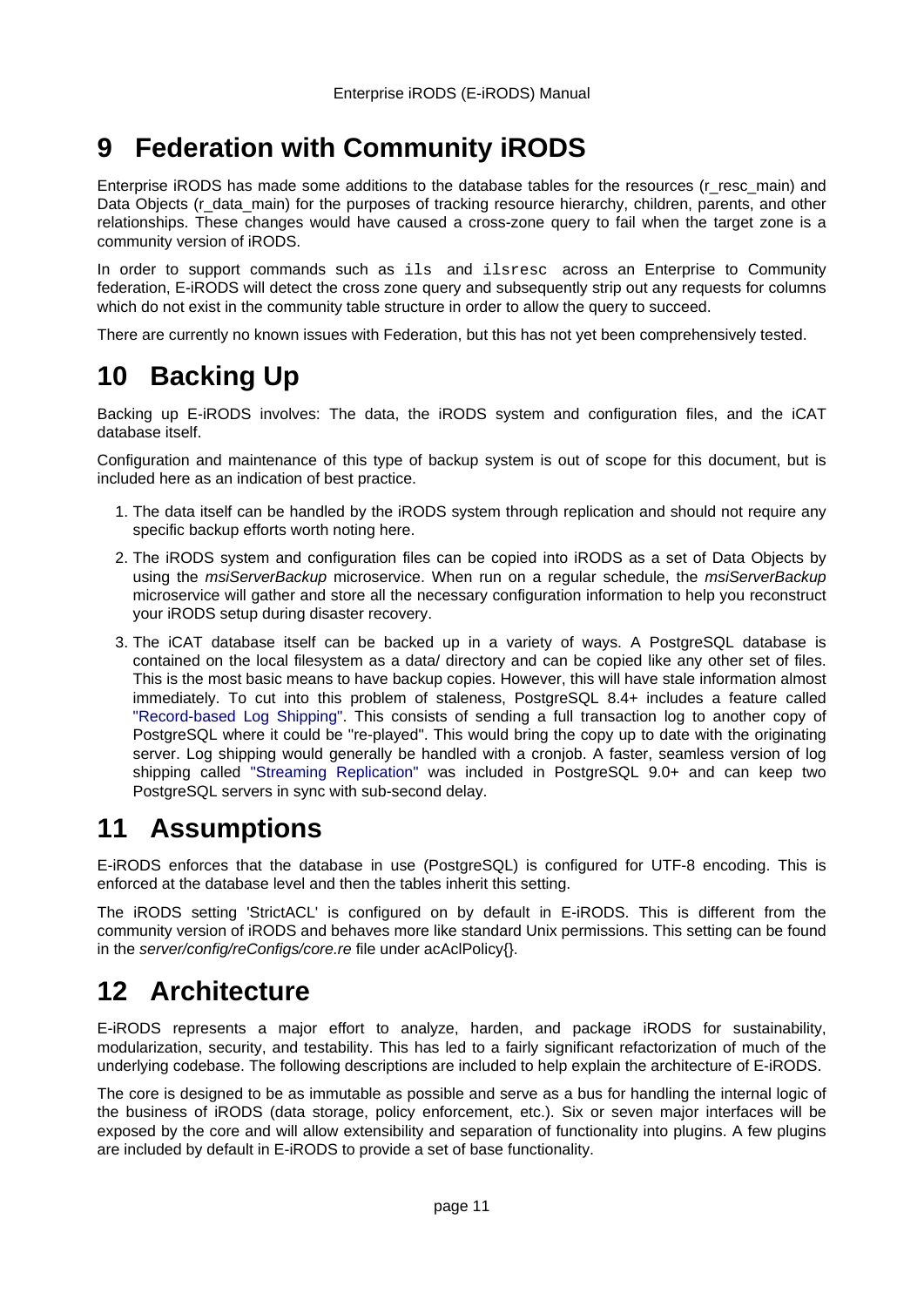The planned plugin interfaces and their status are listed here:

| <b>Plugin Interface</b>     | <b>Status</b> | <b>Since</b>        |
|-----------------------------|---------------|---------------------|
| Pluggable Microservices     | Complete      | 3.0 <sub>b2</sub>   |
| <b>Composable Resources</b> | Complete      | 3.0 <sub>b3</sub>   |
| Pluggable Authentication    | Complete      | 3.0.1 <sub>b1</sub> |
| Pluggable Network           | Complete      | 3.0.1 <sub>b1</sub> |
| Pluggable Database          | Planned       |                     |
| Pluggable RPC API           | Planned       |                     |
| Pluggable Rule Engine       | Requested     |                     |

## <span id="page-11-0"></span>**12.1 Dynamic Policy Enforcement Points**

E-iRODS has introduced the capability for dynamic policy enforcement points (PEP). For every operation that is called, two policy enforcement points are constructed (both a pre and post variety), and if it has been defined in core.re or any other loaded rulebase file they will be executed by the rule engine.

The PEP will be constructed of the form "pep\_PLUGINOPERATION\_pre" and "pep\_PLUGINOPERATION\_post".

For example, for "resource-create", the two PEPs that are dynamically evaluated are pep\_resource\_create\_pre(\*OUT) and pep\_resource\_create\_post(\*OUT). If either or both have been defined in a loaded rulebase file (core.re), they will be executed as appropriate.

The flow of information from the pre PEP to the plugin operation to the post PEP works as follows:

- pep\_PLUGINOPERATION\_pre(\*OUT) Should produce an \*OUT variable that will be passed to the calling plugin operation
- PLUGINOPERATION Will receive any \*OUT defined by pep\_PLUGINOPERATION\_pre(\*OUT) above and will pass its own \*OUT variable to pep\_PLUGINOPERATION\_post()
- pep\_PLUGINOPERATION\_post() Will receive any \*OUT from PLUGINOPERATION. If the PLUGINOPERATION itself failed, the \*OUT variable will be populated with the string "OPERATION\_FAILED".

### <span id="page-11-1"></span>**12.1.1 Available Plugin Operations**

The following operations are available for dynamic PEP evaluation. At this time, only very few operations themselves consider the output (\*OUT) of its associated pre PEP.

| <b>Plugin Type</b> | <b>Plugin Operation</b>                                                                                                                                                                                                                      |
|--------------------|----------------------------------------------------------------------------------------------------------------------------------------------------------------------------------------------------------------------------------------------|
| Resource           | resource create<br>resource open<br>resource_read<br>resource_write<br>resource_stagetocache<br>resource_synctoarch<br>resource_registered<br>resource_unregistered<br>resource_modified<br>resource_resolve_hierarchy<br>resource_rebalance |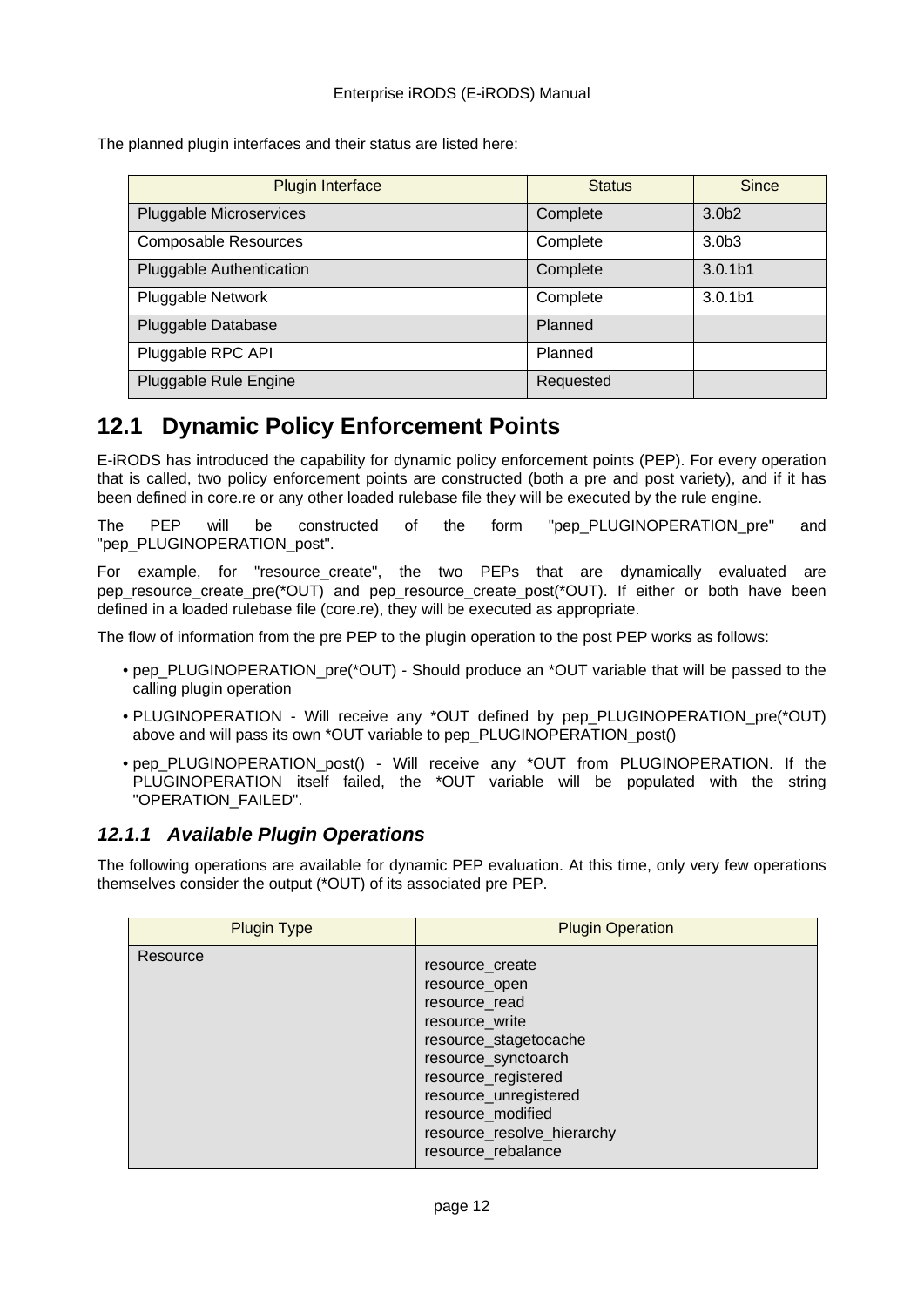| Authentication | auth_client_start<br>auth_agent_start<br>auth establish context<br>auth_agent_client_request<br>auth_agent_auth_request<br>auth_agent_client_response<br>auth_agent_auth_response<br>auth_agent_auth_verify |
|----------------|-------------------------------------------------------------------------------------------------------------------------------------------------------------------------------------------------------------|
| <b>Network</b> | network_client_start<br>network_client_stop<br>network agent start<br>network_agent_stop<br>network read header<br>network_read_body<br>network write header<br>network_write_body                          |

## <span id="page-12-0"></span>**12.1.2 Available Values within Dynamic PEPs**

The following Key-Value Pairs are made available within the running context of each dynamic policy enforcement point (PEP) based both on the plugin type as well as the first class object of interest. They are available via the rule engine in the form of \$KVPairs.VARIABLE\_NAME and are originally defined in iRODS/lib/core/include/rodsKeyWdDef.h.

| Plugin Type | <b>First Class Object</b> | Variable Name |
|-------------|---------------------------|---------------|
|             |                           |               |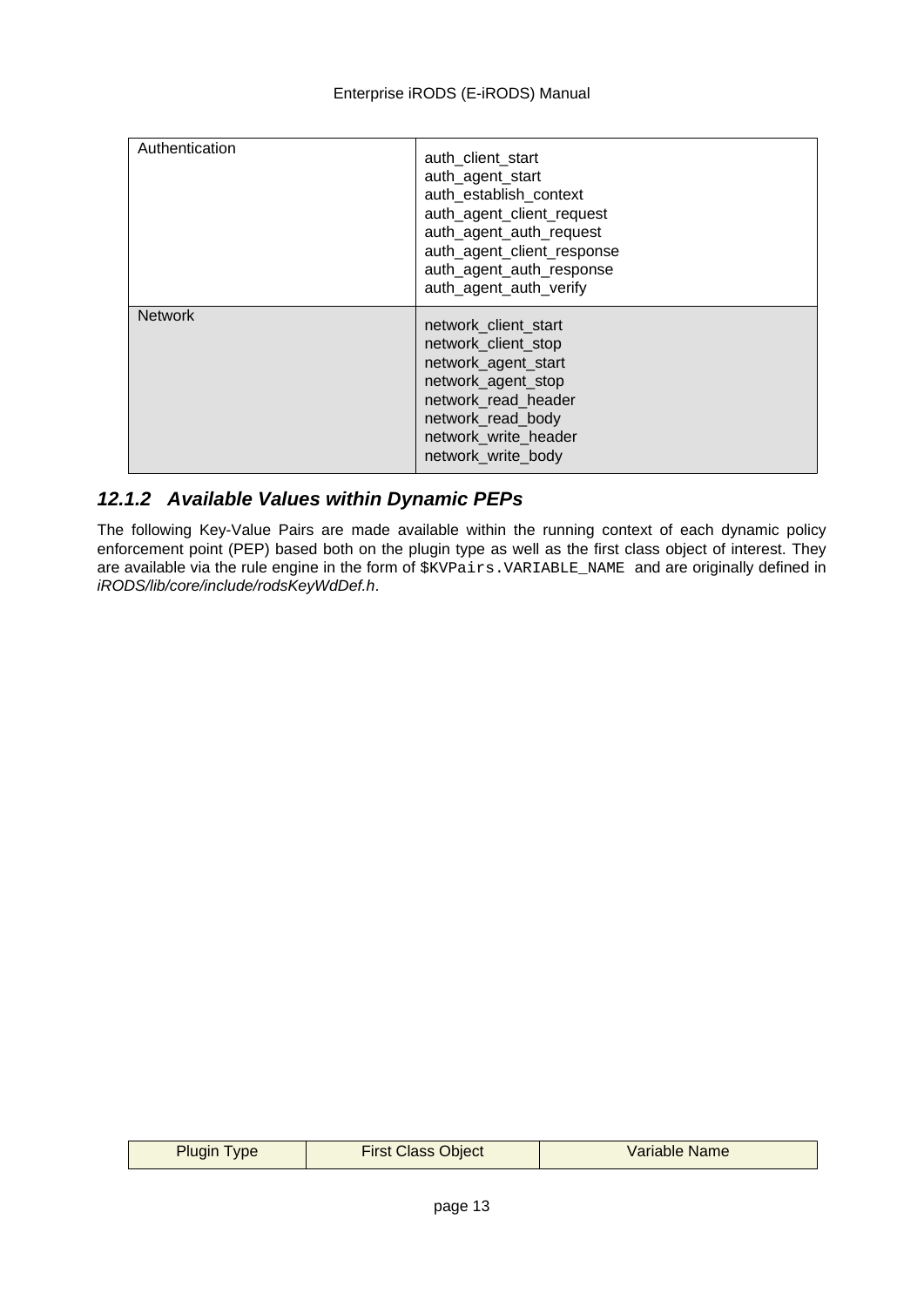| Resource | Data Object               | physical_path<br>mode_kw<br>flags_kw<br>resc_hier                                                                                                                                                |
|----------|---------------------------|--------------------------------------------------------------------------------------------------------------------------------------------------------------------------------------------------|
|          | File Object               | logical_path<br>file_descriptor<br>I1_desc_idx<br>file size<br>repl_requested<br>in_pdmo                                                                                                         |
|          | <b>Structured Object</b>  | host addr<br>zone_name<br>port_num<br>sub_file_path<br>offset<br>dataType<br>oprType                                                                                                             |
|          | <b>Special Collection</b> | spec_coll_class<br>spec_coll_type<br>spec_coll_obj_path<br>spec_coll_resource<br>spec_coll_resc_hier<br>spec_coll_phy_path<br>spec_coll_cache_dir<br>spec_coll_cache_dirty<br>spec_coll_repl_num |

| <b>Plugin Type</b> | <b>First Class Object</b>                       | Variable Name                    |
|--------------------|-------------------------------------------------|----------------------------------|
| Authentication     | <b>Native Password</b><br>OS Auth<br><b>PAM</b> | zone name<br>user name<br>digest |

| <b>Plugin Type</b> | <b>First Class Object</b> | Variable Name                                                                                          |
|--------------------|---------------------------|--------------------------------------------------------------------------------------------------------|
| <b>Network</b>     | <b>TCP</b>                | tcp_socket_handle                                                                                      |
|                    | SSL                       | ssl_host<br>ssl_shared_secret<br>ssl_key_size<br>ssl_salt_size<br>ssl_num_hash_rounds<br>ssl_algorithm |

For example, within a PEP, you could reference \$KVPairs.file size and get the size of the file currently in context. Likewise, \$KVPairs.ssl\_host would provide the current hostname involved in an SSL connection.

Also, \$pluginInstanceName is an additional available session variable that gives the instance name of the plugin from which the call is made.

For example, when running iput -R myOtherResc newfile.txt, a fileCreate() operation is called on "myOtherResc". This delegates the call to the myOtherResc plugin instance which is a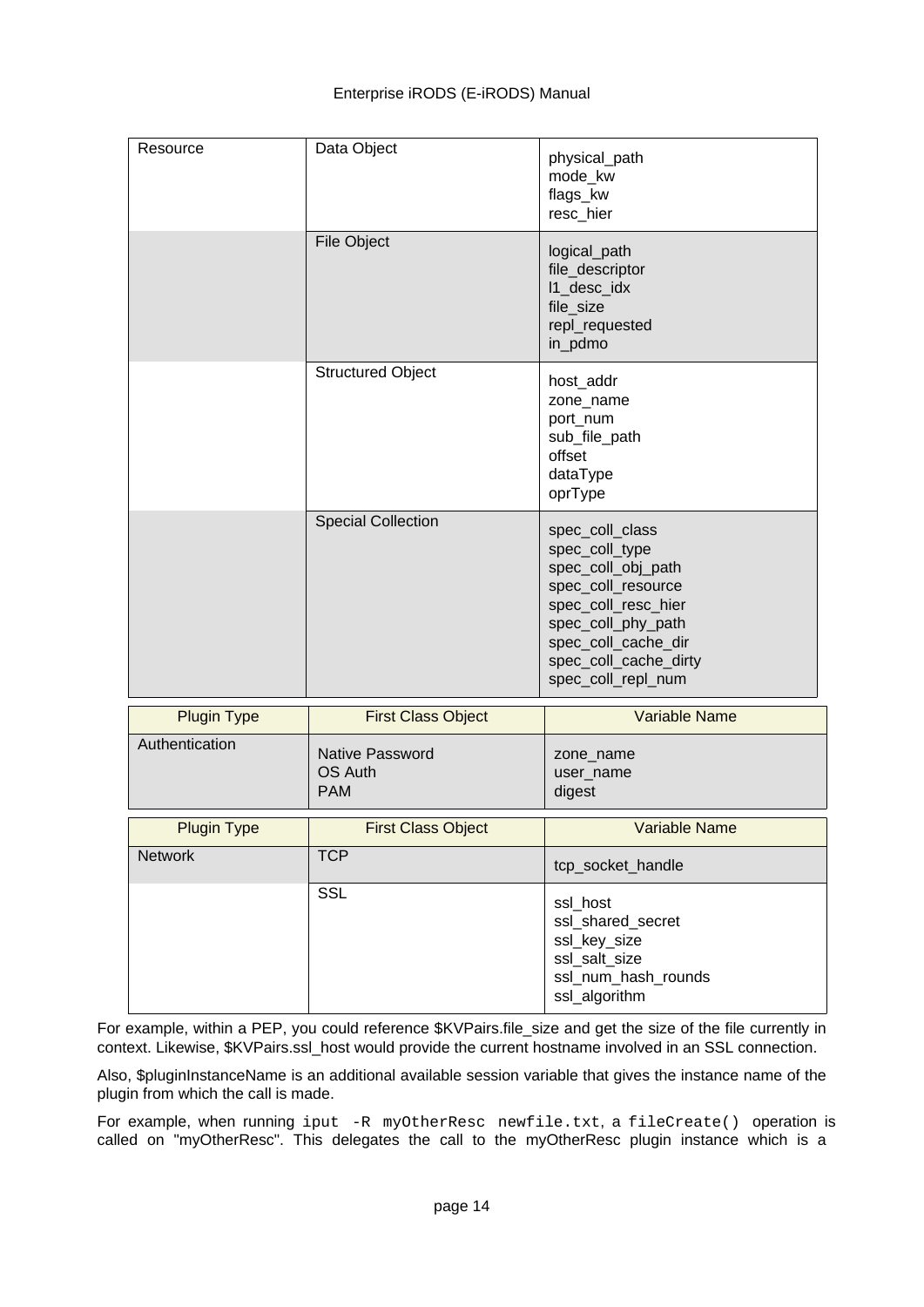"resource create" operation. When the pep resource create pre() rule is evaluated, the value of \$pluginInstanceName will be "myOtherResc". This allows rule authors to make decisions at a per-resource basis for this type of operation.

# <span id="page-14-0"></span>**13 Pluggable Microservices**

E-iRODS is in the process of being modularized whereby existing community iRODS functionality will be replaced and provided by small, interoperable plugins. The first plugin functionality to be completed was pluggable microservices. Pluggable microservices allow users to add new microservices to an existing E-iRODS server without recompiling the server or even restarting any running processes. A microservice plugin contains a single compiled microservice shared object file to be found by the server. A separate development package, including an example, is available at <http://eirods.org/download>, and explains how this works in more detail.

## <span id="page-14-1"></span>**14 Composable Resources**

The second area of modularity to be added to E-iRODS consists of composable resources. Composable resources replace the concept of resource groups from community iRODS. There are no resource groups in E-iRODS.

## <span id="page-14-2"></span>**14.1 Tree Metaphor**

In computer science, a tree is a data structure with a hierarchical representation of linked nodes. These nodes can be named based on where they are in the hierarchy. The node at the top of a tree is the root node. Parent nodes and child nodes are on opposite ends of a connecting link, or edge. Leaf nodes are at the bottom of the tree, and any node that is not a leaf node is a branch node. These positional descriptors are helpful when describing the structure of a tree. Composable resources are best represented using this tree metaphor.

An E-iRODS composite resource is a tree with one 'root' node. Nodes that are at the bottom of the tree are 'leaf' nodes. Nodes that are not leaf nodes are 'branch' nodes and have one or more 'child' nodes. A child node can have one and only one 'parent' node.

The terms root, leaf, branch, child, and parent represent locations and relationships within the structure of a particular tree. To represent the functionality of a particular resources within a particular tree, the terms 'coordinating' and 'storage' are used in E-iRODS. Coordinating resources coordinate the flow of data to and from other resources. Storage resources are typically 'leaf' nodes and handle the direct reading and writing of data through a POSIX-like interface.

Any resource node can be a coordinating resource and/or a storage resource. However, for clarity and reuse, it is generally best practice to separate the two so that a particular resource node is either a coordinating resource or a storage resource.

This powerful tree metaphor is best illustrated with an actual example. You can now use *ilsresc* --tree to visualize the tree structure of a grid.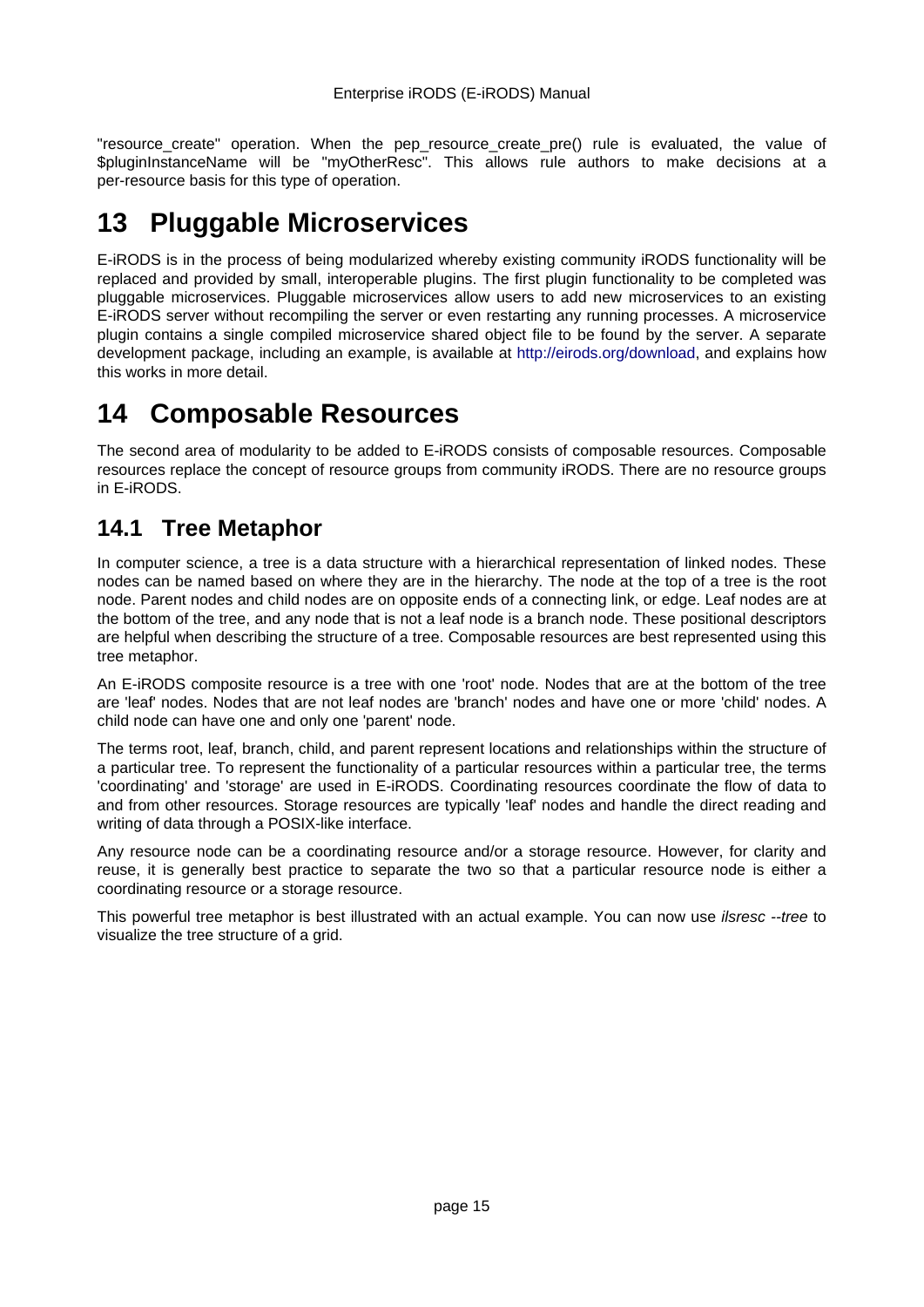#### Enterprise iRODS (E-iRODS) Manual

```
eirods@hostname:~/ $ ilsresc --tree
demoResc
randy: random
    ptl:passthru
       - ufs5
    repl1: replication
        pt2:passthru
           - pt3:passthru
               - pt4:passthru
                   — ufs9
        ufs10
       - ufsll
    ^{\text{ufs1}}robin: roundrobin
    repl2: replication
        repl3:replication
           - ufs6
           - ufs7
           - ufs8
        ufs3
       - ufs4
   ufs2
test
test1
test2
test3
```
## <span id="page-15-0"></span>**14.2 Virtualization**

In iRODS, files are stored as Data Objects on disk and have an associated physical path as well as a virtual path within the iRODS file system. iRODS collections, however, only exist in the iCAT database and do not have an associated physical path (allowing them to exist across all resources, virtually).

Composable resources, both coordinating and storage, introduce the same dichotomy between the virtual and physical. A coordinating resource has built-in logic that defines how it determines, or coordinates, the flow of data to and from its children. Coordinating resources exist solely in the iCAT and exist virtually across all E-iRODS servers in a particular Zone. A storage resource has a Vault (physical) path and knows how to speak to a specific type of storage medium (disk, tape, etc.). The encapsulation of resources into a plugin architecture allows E-iRODS to have a consistent interface to all resources, whether they represent coordination or storage.

This virtualization enables the coordinating resources to manage both the placement and the retrieval of Data Objects independent from the types of resources that are connected as children resources. When E-iRODS tries to retrieve data, each child resource will "vote", indicating whether it can provide the requested data. Coordinating resources will then decide which particular storage resource (e.g. physical location) the read should come from. The specific manner of this vote is specific to the logic of the coordinating resource. A coordinating resource may lean toward a particular vote based on the type of optimization it deems best. For instance, a coordinating resource could decide between child votes by opting for the child that will reduce the number of requests made against each storage resource within a particular time frame or opting for the child that reduces latency in expected data retrieval times. We expect a wide variety of useful optimizations to be developed by the community.

An intended side effect of the tree metaphor and the virtualization of coordinating resources is the deprecation of the concept of a resource group. Resource groups in community iRODS could not be put into other resource groups. A specific limiting example is a compound resource that, by definition, was a group and could not be placed into another group. This significantly limited its functionality as a management tool. Groups in E-iRODS now only refer to user groups.

Read more about Composable Resources at [http://eirods.org/release/e-irods-composable-resources/:](http://eirods.org/release/e-irods-composable-resources/)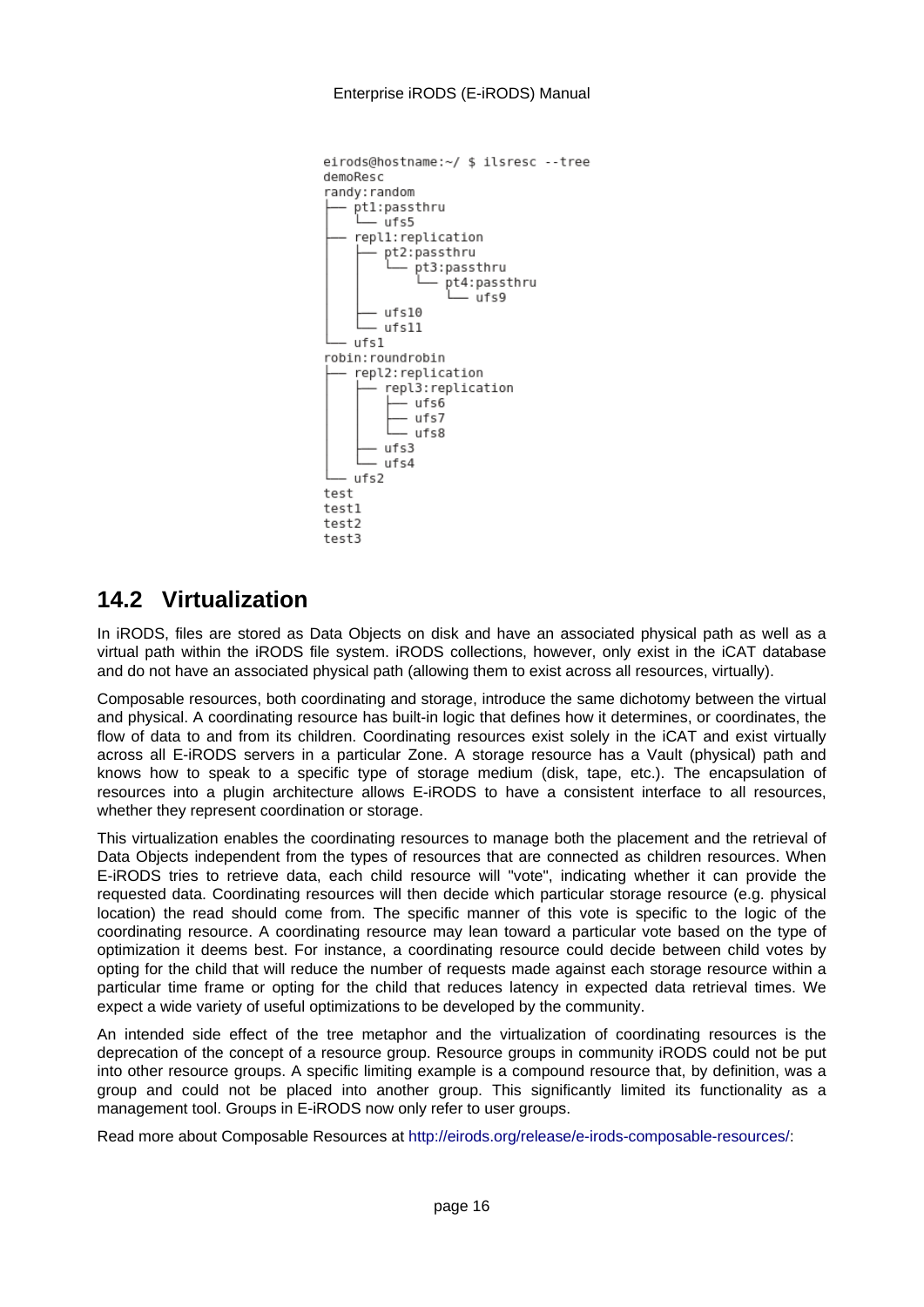- [Paper \(279kB, PDF\)](http://eirods.org/dev/wp-content/uploads/2013/02/eirods-composable-resources.pdf)
- [Slides \(321kB, PDF\)](http://eirods.org/dev/wp-content/uploads/2013/02/eirods-cr-slides.pdf)
- [Poster \(6.4MB, PDF\)](http://eirods.org/dev/wp-content/uploads/2013/02/eirods-composable-resources-poster.pdf)

## <span id="page-16-0"></span>**14.3 Coordinating Resources**

Coordinating resources contain the flow control logic which determines both how its child resources will be allocated copies of data as well as which copy is returned when a Data Object is requested. There are several types of coordinating resources: compound, random, replication, round robin, passthru, and some additional types that are expected in the future. Each is discussed in more detail below.

### <span id="page-16-1"></span>**14.3.1 Compound**

The compound resource is a continuation of the legacy compound resource type from Community iRODS.

A compound resource has two and only two children. One must be designated as the 'cache' resource and the other as the 'archive' resource. This designation is made in the "context string" of the addchildtoresc command.

An Example:

```
eirods@hostname:~/ $ iadmin addchildtoresc parentResc newChildResc1 cache
eirods@hostname:~/ $ iadmin addchildtoresc parentResc newChildResc2 archive
```
Putting files into the compound resource will first create a replica on the cache resource and then create a second replica on the archive resource.

Getting files from the compound resource will behave in a similar way as the Community iRODS version. By default, the replica from the cache resource will always be returned. If the cache resource does not have a copy, then a replica is created on the cache resource before being returned.

This compound resource staging policy can be controlled with the policy key-value pair whose keyword is "compound resource cache refresh policy" and whose values are either "when necessary" (default), or "always".

From the example near the bottom of the core.re rulebase:

```
# =-=-=-=-=-=-=-
# policy controlling when a dataObject is staged to cache from archive in a compound coordinating resource
   - the default is to stage when cache is not present ("when_necessary")
# =-=-=-=-=-=-=-
# pep_resource_resolve_hierarchy_pre(*OUT){*OUT="compound_resource_cache_refresh_policy=when_necessary";} # default
# pep_resource_resolve_hierarchy_pre(*OUT){*OUT="compound_resource_cache_refresh_policy=always";}
```
Replicas within a compound resource can be trimmed. There is no rebalance activity defined for a compound resource. When the cache fills up, the administrator will need to take action as they see fit. This may include physically moving files to other resources, commissioning new storage, or marking certain resources "down" in the iCAT.

The "--purgec" option for iput, iget, and irepl is honored and will always purge the first replica (usually with replica number 0) for that Data Object (regardless of whether it is held within this compound resource). This is not an optimal use of the compound resource as the behavior will become somewhat nondeterministic with complex resource compositions.

### <span id="page-16-2"></span>**14.3.2 Random**

The random resource provides logic to put a file onto one of its children on a random basis. A random resource can have one or more children.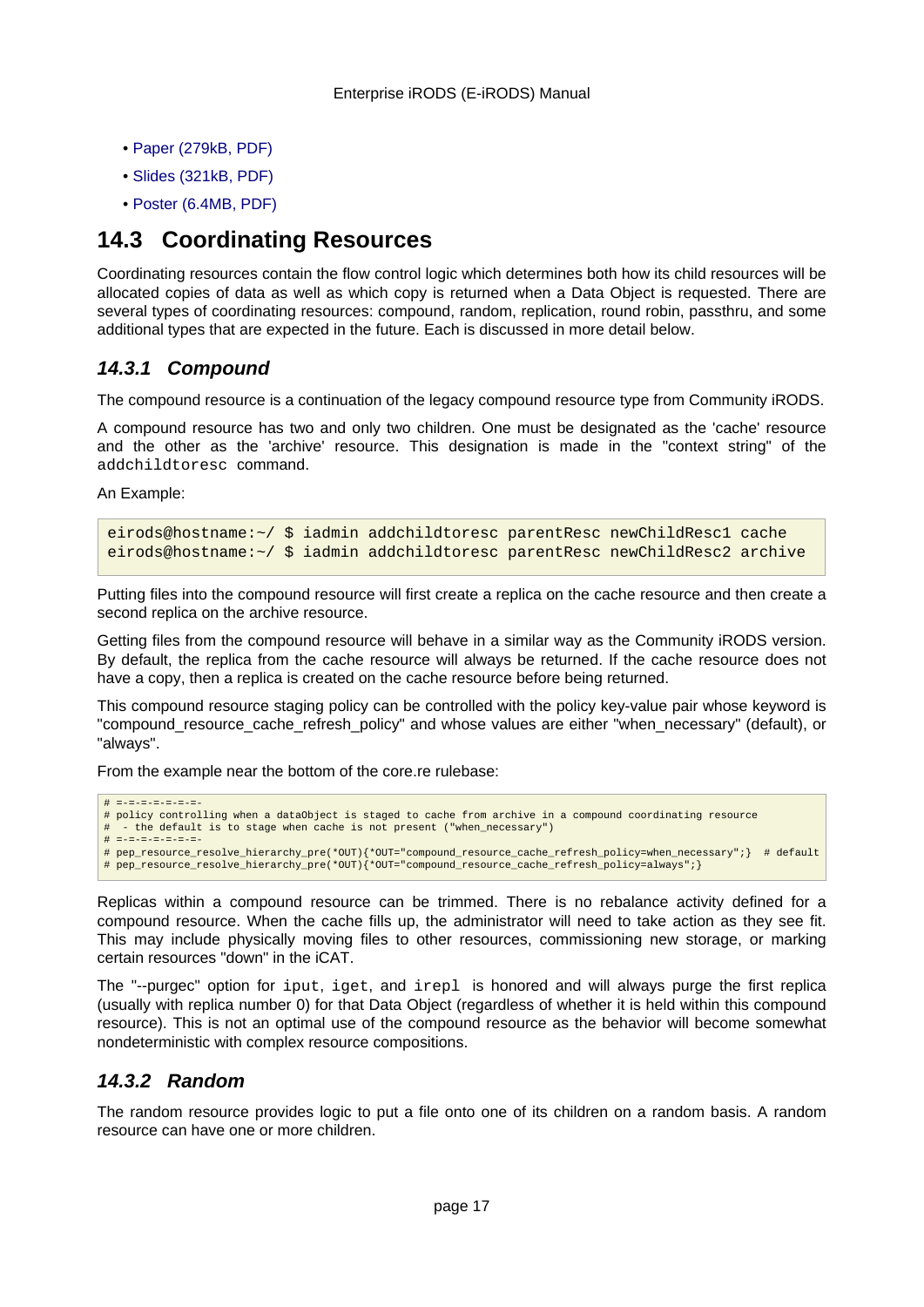If the selected target child resource of a put operation is currently marked "down" in the iCAT, the random resource will move on to another random child and try again. Currently, the random resource will try 10 times the number of its children, and if still not succeeding, throw an error.

### <span id="page-17-0"></span>**14.3.3 Replication**

The replication resource provides logic to automatically manage replicas to all its children.

[Rebalancing](#page-19-4) of the replication node is made available via the "rebalance" subcommand of iadmin. For the replication resource, all Data Objects on all children will be replicated to all other children. The amount of work done in each iteration as the looping mechanism completes is controlled with the session variable replication rebalance limit. The default value is set at 500 Data Objects per loop.

Getting files from the replication resource will show a preference for locality. If the client is connected to one of the child resource servers, then that replica of the file will be returned, minimizing network traffic.

## <span id="page-17-1"></span>**14.3.4 Round Robin**

The round robin resource provides logic to put a file onto one of its children on a rotating basis. A round robin resource can have one or more children.

If the selected target child resource of a put operation is currently marked "down" in the iCAT, the round robin resource will move onto the next child and try again. If all the children are down, then the round robin resource will throw an error.

### <span id="page-17-2"></span>**14.3.5 Passthru**

The passthru resource was originally designed as a testing mechanism to exercise the new composable resource hierarchies.

A passthru resource can have one and only one child.

## <span id="page-17-3"></span>**14.3.6 Expected**

A few other coordinating resource types have been brainstormed but are not functional at this time:

- Load Balanced (expected)
- Storage Balanced (%-full) (expected)
- Storage Balanced (bytes) (expected)
- Tiered (expected)

## <span id="page-17-4"></span>**14.4 Storage Resources**

Storage resources represent storage interfaces and include the file driver information to talk with different types of storage.

### <span id="page-17-5"></span>**14.4.1 Unix File System**

The unix file system storage resource is the default resource type that can communicate with a device through the standard POSIX interface.

### <span id="page-17-6"></span>**14.4.2 Structured File Type (tar, zip, gzip, bzip)**

The structured file type storage resource is used to interface with files that have a known format. By default these are used "under the covers" and are not expected to be used directly by users (or administrators).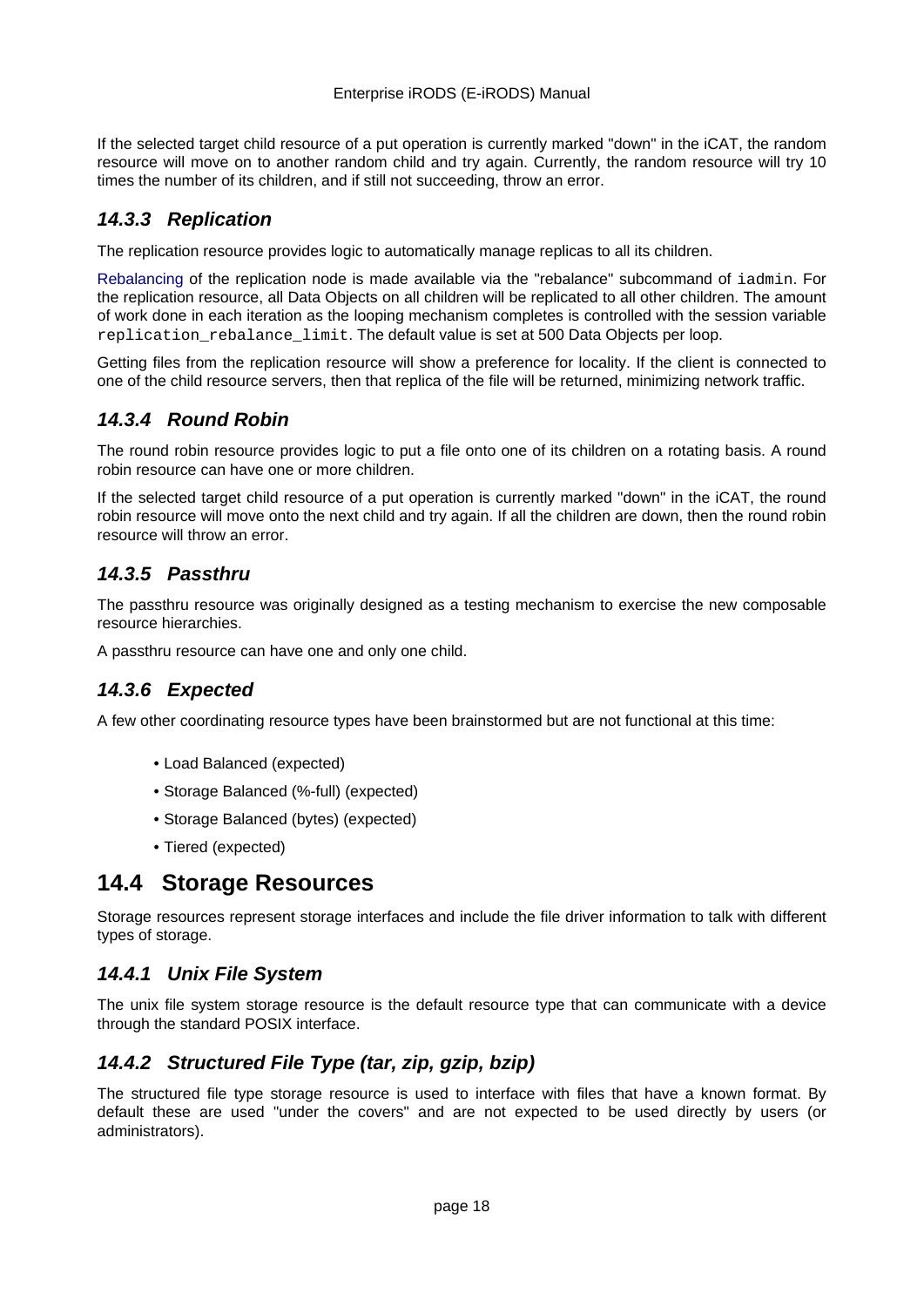These are used mainly for mounted collections.

### <span id="page-18-0"></span>**14.4.3 Non-Blocking**

The non-blocking storage resource behaves exactly like the standard unix file system storage resource except that the "read" and "write" operations do not block (they return immediately while the read and write happen independently).

### <span id="page-18-1"></span>**14.4.4 Mock Archive**

The mock archive storage resource was created mainly for testing purposes to emulate the behavior of object stores (e.g. WOS). It creates a hash of the file path as the physical name of the Data Object.

### <span id="page-18-2"></span>**14.4.5 Universal Mass Storage Service**

The univMSS storage resource delegates stage to cache and sync to arch operations to an external script which is located in the iRODS/server/bin/cmd directory. It currently writes to the Vault path of that resource instance, treating it as a unix file system.

When creating a "univmss" resource, the context string provides the location of the Universal MSS script.

Example:

eirods@hostname:~\$ iadmin mkresc myArchiveResc univmss HOSTNAME:/full/path/to/Vault univMSSInterface.sh

## <span id="page-18-3"></span>**14.4.6 Expected**

A few other storage resource types have been brainstormed but are not included at this time:

- HPSS (expected)
- S3 (expected)
- WOS (expected)

## <span id="page-18-4"></span>**14.5 Managing Child Resources**

There are two new iadmin subcommands introduced with this feature.

addchildtoresc:

```
eirods@hostname:~$ iadmin h addchildtoresc
  addchildtoresc Parent Child [ContextString] (add child to resource)
Add a child resource to a parent resource. This creates an 'edge'
between two nodes in a resource tree.
Parent is the name of the parent resource.
Child is the name of the child resource.
ContextString is any relevant information that the parent may need in order
   to manage the child.
```
rmchildfromresc:

```
eirods@hostname:~$ iadmin h rmchildfromresc
 rmchildfromresc Parent Child (remove child from resource)
Remove a child resource from a parent resource. This removes an 'edge'
between two nodes in a resource tree.
```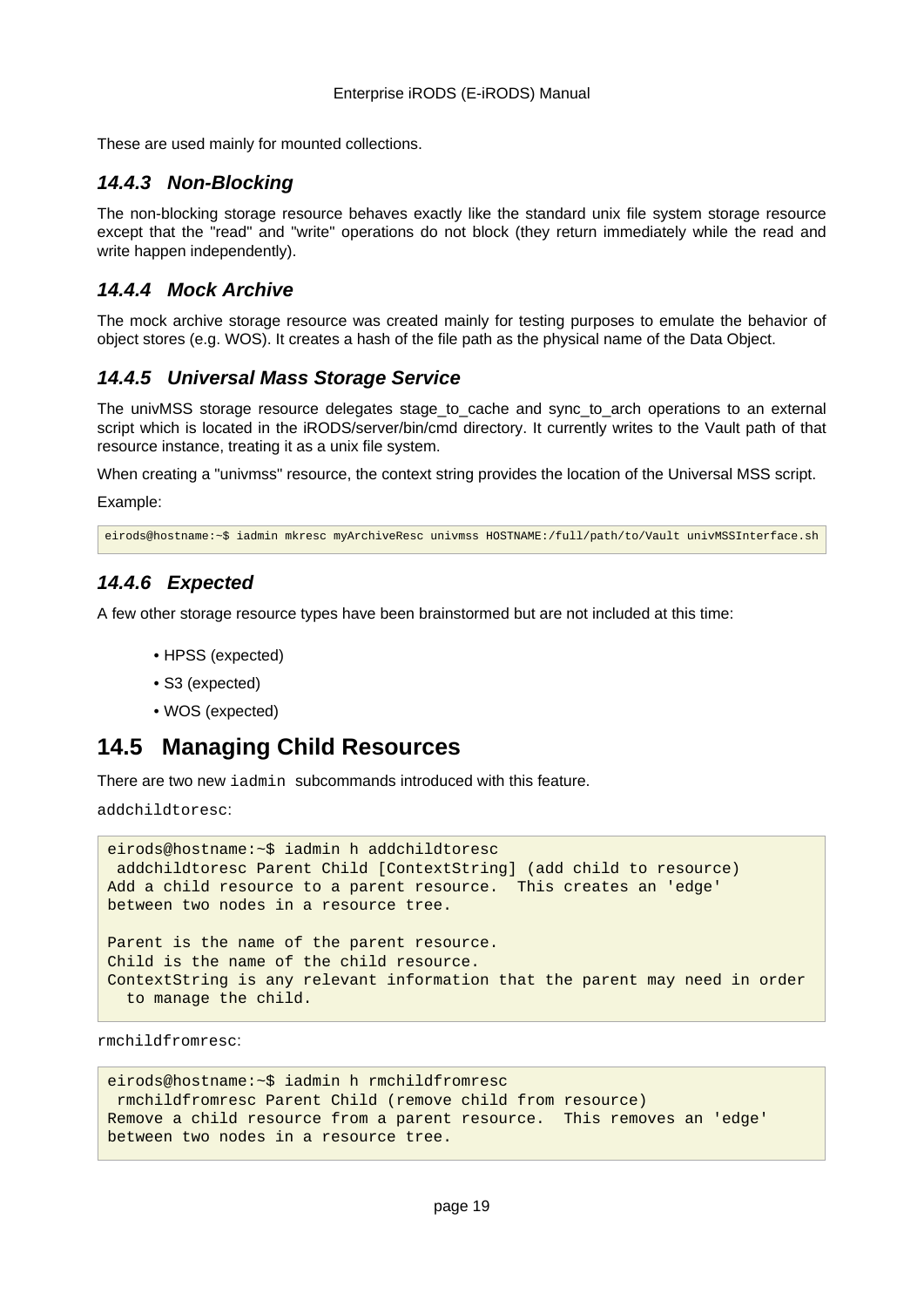Parent is the name of the parent resource. Child is the name of the child resource.

## <span id="page-19-0"></span>**14.6 Example Usage**

Creating a composite resource consists of creating the individual nodes of the desired tree structure and then connecting the parent and children nodes.

### <span id="page-19-1"></span>**14.6.1 Example 1**



Example 1: Replicates Data Objects to three locations

A replicating coordinating resource with three unix file system storage resources as children would be composed with seven (7) iadmin commands:

```
eirods@hostname:~/ $ iadmin mkresc example1 replication
eirods@hostname:~/ $ iadmin mkresc repl_resc1 "unix file system" renci.example.org:/Vault
eirods@hostname:~/ $ iadmin mkresc repl_resc2 "unix file system" maxplanck.example.org:/Vault
eirods@hostname:~/ $ iadmin mkresc repl_resc3 "unix file system" sdsc.example.org:/Vault
eirods@hostname:~/ $ iadmin addchildtoresc example1 repl_resc1
eirods@hostname:~/ $ iadmin addchildtoresc example1 repl_resc2
eirods@hostname:~/ $ iadmin addchildtoresc example1 repl_resc3
```
## <span id="page-19-4"></span><span id="page-19-2"></span>**14.7 Rebalancing**

A new subcommand for iadmin allows an administrator to rebalance a coordinating resource. The coordinating resource can be the root of a tree, or anywhere in the middle of a tree. The rebalance operation will rebalance for all decendents. For example, the iadmin command iadmin modresc myReplResc rebalance would fire the rebalance operation for the replication resource instance named myReplResc. Any Data Objects on myReplResc that did not exist on all its children would be replicated as expected.

For other coordinating resource types, rebalance can be defined as appropriate. For coordinating resources with no concept of "balanced", the rebalance operation is a "no op" and performs no work.

# <span id="page-19-3"></span>**15 Pluggable Authentication**

The authentication methods are now contained in plugins. By default, similar to iRODS 3.3 and prior, E-iRODS comes with native iRODS challenge/response (password) enabled. However, enabling an additional authentication mechanism is as simple as adding a file to the proper directory. The server does not need to be restarted.

Available authentication mechanisms include:

• Native iRODS password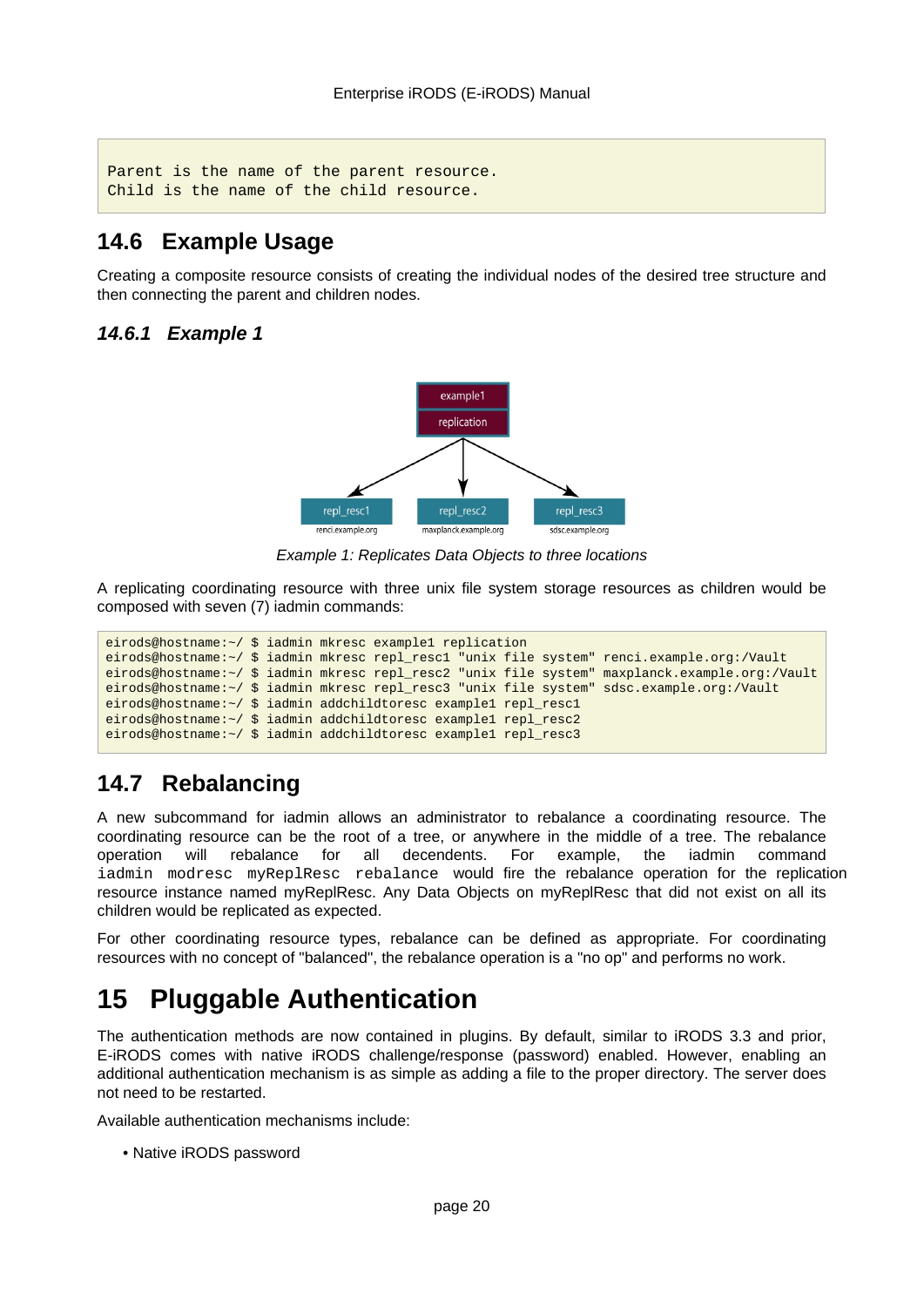- OSAuth
- GSI (Grid Security Infrastructure)
- PAM (Pluggable Authentication Module)
- Kerberos
- LDAP (via PAM)

# <span id="page-20-0"></span>**16 Pluggable Network**

E-iRODS now ships with both TCP and SSL network plugins enabled. The SSL mechanism is provided via OpenSSL and wraps the activity from the TCP plugin.

The SSL parameters are tunable via the following .irodsEnv variables:

```
# Enable Advanced Client-Server negotation:
irodsClientServerNegotiation 'request_server_negotiation'
# Client-Server connection policy:
irodsClientServerPolicy 'CS_NEG_REFUSE'
# Client-Server Encryption Key Size In Bytes:
irodsEncryptionKeySize '32'
# Client-Server Encryption Salt Size In Bytes:
irodsEncryptionSaltSize '8'
# Client-Server Encryption Number of Hash Rounds:
irodsEncryptionNumHashRounds '16'
# Client-Server Encryption Algorithm:
irodsEncryptionAlgorithm 'AES-256-CBC'
```
The only valid value for irodsClientServerNegotiation at this time is 'request\_server\_negotiation'. Anything else will not begin the negotiation stage and default to using a TCP connection.

The possible values for irodsClientServerPolicy include:

- CS\_NEG\_REQUIRE: This side of the connection requires an SSL connection
- CS\_NEG\_DONT\_CARE: This side of the connection will connect either with or without SSL
- CS\_NEG\_REFUSE: (default) This side of the connection refuses to connect via SSL

In order for a connection to be made, the client and server have to agree on the type of connection they will share. When both sides choose CS\_NEG\_DONT\_CARE, E-iRODS shows an affinity for security by connecting via SSL.

The remaining parameters are standard SSL parameters and made available through the EVP library included with OpenSSL. You can read more about these remaining parameters at <https://www.openssl.org/docs/crypto/evp.html>.

# <span id="page-20-1"></span>**17 Users & Permissions**

Users and permissions in E-iRODS are inspired by, but slightly different from, traditional UNIX filesystem permissions. Access to Data Objects and Collections can be modified using the ichmod iCommand.

Additionally, permissions can be managed via user groups in E-iRODS. A user can belong to more than one group at a time. The owner of a Data Object has full control of the file and can grant and remove access to other users and groups. The owner of a Data Object can also give ownership rights to other users, who in turn can grant or revoke access to users.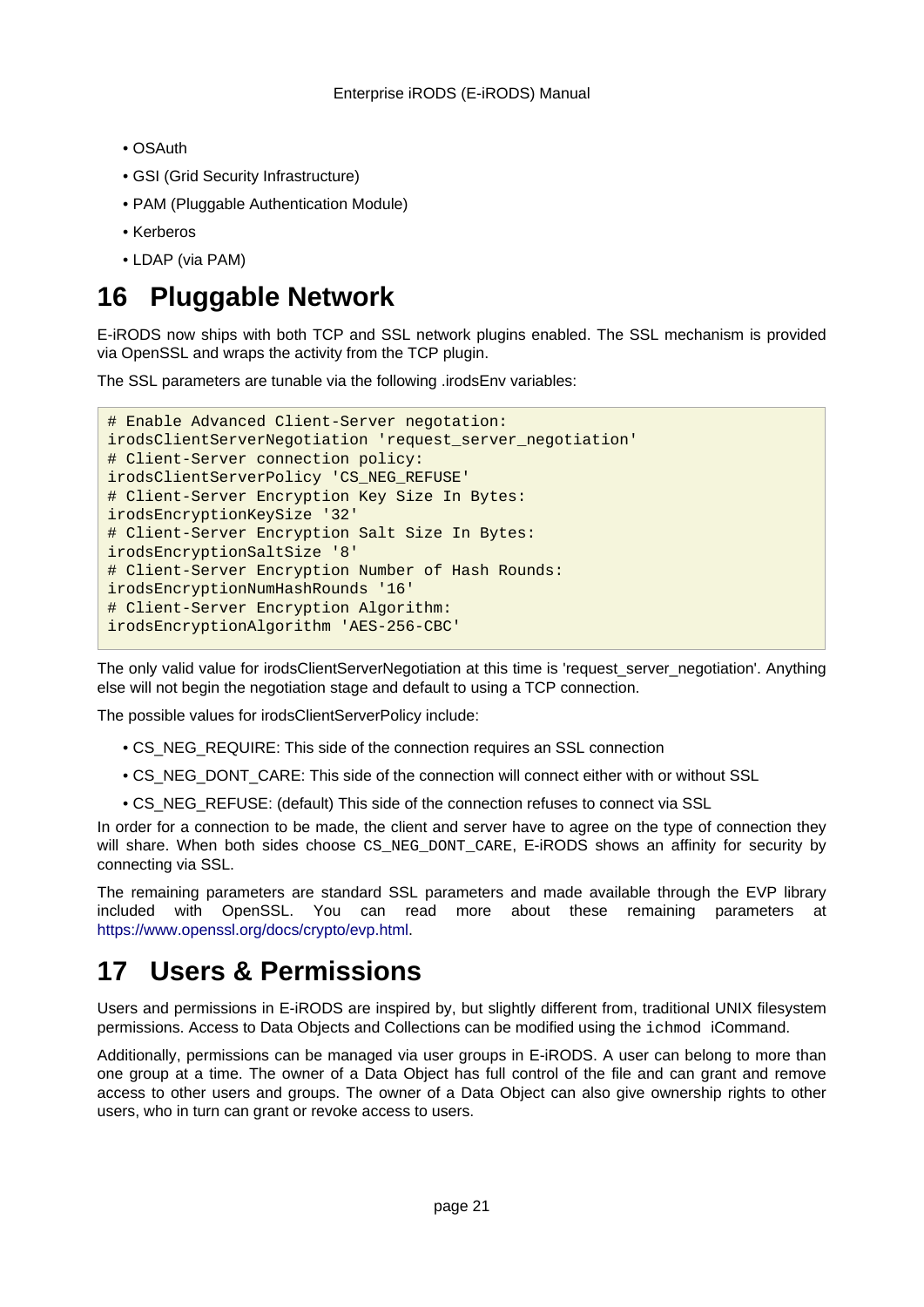Inheritance is a collection-specific setting that determines the permission settings for new Data Objects and sub-Collections. Data Objects created within Collections with Inheritance set to Disabled do not inherit the parent Collection's permissions. By default, E-iRODS has Inheritance set to Disabled. More can be read from the help provided by ichmod h.

Inheritance is especially useful when working with shared projects such as a public Collection to which all users should have read access. With Inheritance set to Enabled, any sub-Collections created under the public Collection will inherit the properties of the public Collection. Therefore, a user with read access to the public Collection will also have read access to all Data Objects and Collections created in the public Collection.

# <span id="page-21-0"></span>**18 Rule Engine**

The Rule Engine, which keeps track of state and interprets both system-defined rules and user-defined rules, is a critical component of the E-iRODS system. Rules are definitions of actions that are to be performed by the server. These actions are defined in terms of microservices and other actions. The E-iRODS built-in Rule Engine interprets the rules and calls the appropriate microservices.

## <span id="page-21-1"></span>**18.1 File Locking**

A race condition occurs when two processes simultaneously try to change the same data. The outcome of a race condition is unpredictable since both threads are "racing" to update the data. To allow E-iRODS users to control such events, the iCommands iput, iget, and irepl each have both --wlock and --rlock options to lock the Data Objects during these operations. An irodsServer thread then purges unused locked files every 2 hours.

## <span id="page-21-2"></span>**18.2 Delay execution**

Rules can be run in two modes - immediate execution or delayed execution. Most of the actions and microservices executed by the rule engine are executed immediately, however, some actions are better suited to be placed in a queue and executed later. The actions and microservices which are to be executed in delay mode can be queued with the delayExec microservice. Typically, delayed actions and microservices are resource-heavy, time-intensive processes, better suited to being carried out without having the user wait for their completion. These delayed processes can also be used for cleanup and general maintenance of the E-iRODS system, like the cron in UNIX.

Monitoring the delayed queue is important once your workflows and maintenance scripts depends on the health of the system. The delayed queue can be managed with the following three iCommands:

- 1. iqdel remove a delayed rule (owned by you) from the queue.
- 2. igmod modify certain values in existing delayed rules (owned by you).
- 3. iqstat show the queue status of delayed rules.

# <span id="page-21-3"></span>**19 Authentication**

By default, E-iRODS uses a secure password system for user authentication. The user passwords are scrambled and stored in the iCAT database. Additionally, E-iRODS supports user authentication via PAM (Pluggable Authentication Modules), which in turn can be configured to support Kerberos and LDAP authentication systems. PAM and SSL have been configured 'on' out of the box with E-iRODS, but there is still some setup required to configure an installation to communicate with your local external authentication server of choice.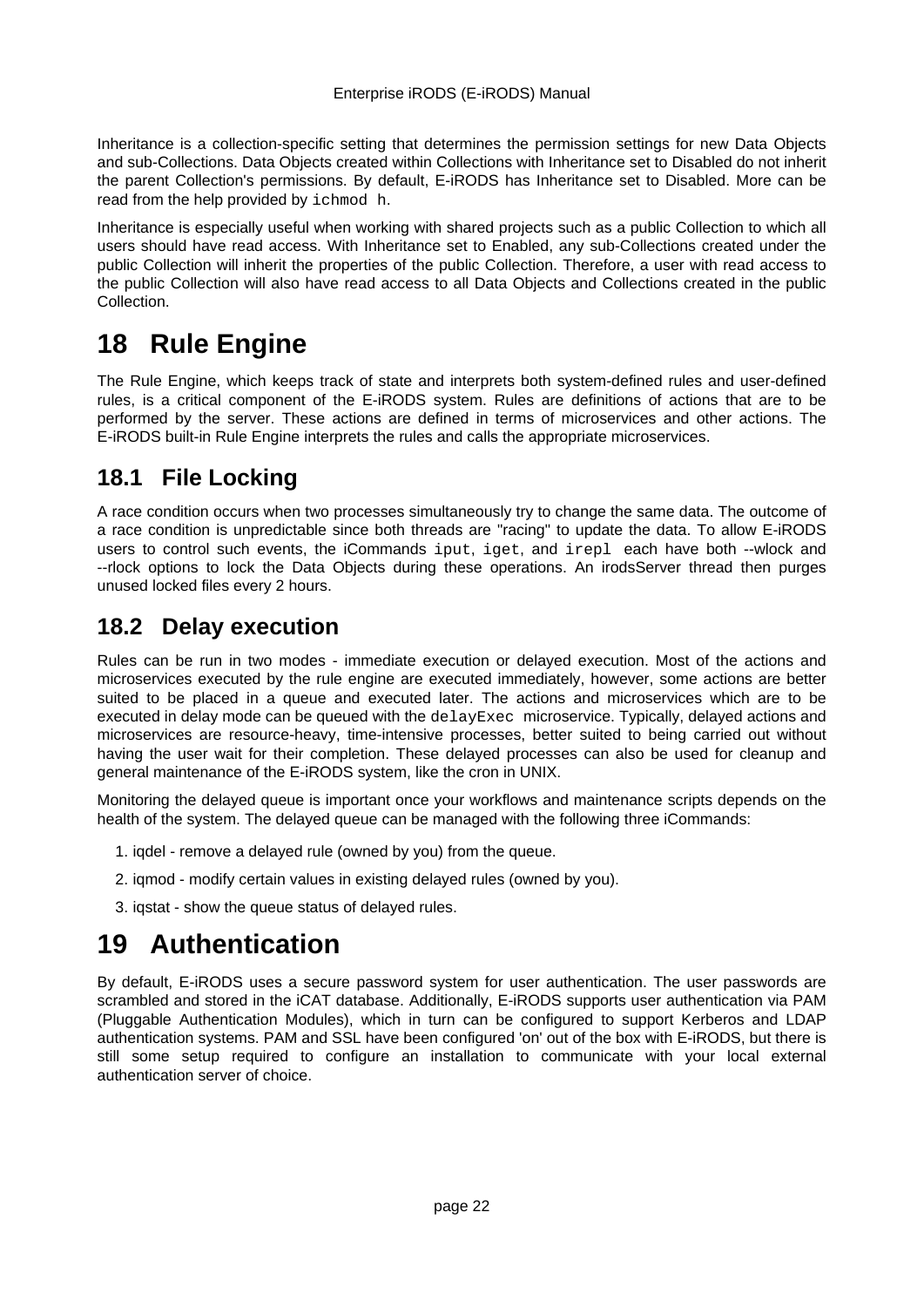## <span id="page-22-0"></span>**19.1 PAM**

### <span id="page-22-1"></span>**19.1.1 User Setup**

PAM can be configured to to support various authentication systems; however the E-iRODS administrator still needs to add the users to the E-iRODS database:

eirods@hostname:~/ \$ iadmin mkuser newuser rodsuser

If the user's credentials will be exclusively authenticated with PAM, a password need not be assigned.

For PAM Authentication, the iRODS user selects the new iRODS PAM authentication choice (instead of password, or Kerberos) via their .irodsEnv file or by setting their environment variable:

```
eirods@hostname:~/ $ irodsAuthScheme=PAM
eirods@hostname:~/ $ export irodsAuthScheme
```
Then, the user runs 'iinit' and enters their system password. To protect the system password, SSL (via OpenSSL) is used to encrypt the 'iinit' session.

In order to use the E-iRODS PAM support, you also need to have SSL working between the iRODS client and server. The SSL communication between client and iRODS server needs some basic setup in order to function properly. Much of the setup concerns getting a proper X.509 certificate setup on the server side, and setting up the trust for the server certificate on the client side. You can use either a self-signed certificate (best for testing) or a certificate from a trusted CA.

### <span id="page-22-2"></span>**19.1.2 Server Configuration**

The following keywords are used to set values for PAM server configuration. These were previously defined as compile-time options. They are now configurable via the *iRODS/server/config/server.config* configuration file. The default values have been preserved.

- pam\_password\_length
- pam\_no\_extend
- pam\_password\_min\_time
- pam\_password\_max\_time

Descriptions of these values can be found in iRODS/server/icat/src/icatHighLevelRoutines.c.

### <span id="page-22-3"></span>**19.1.3 Server SSL Setup**

Here are the basic steps to configure the server:

#### <span id="page-22-4"></span>**19.1.3.1 Generate a new RSA key**

Make sure it does not have a passphrase (i.e. do not use the -des, -des3 or -idea options to genrsa):

eirods@hostname:~/ \$ openssl genrsa -out server.key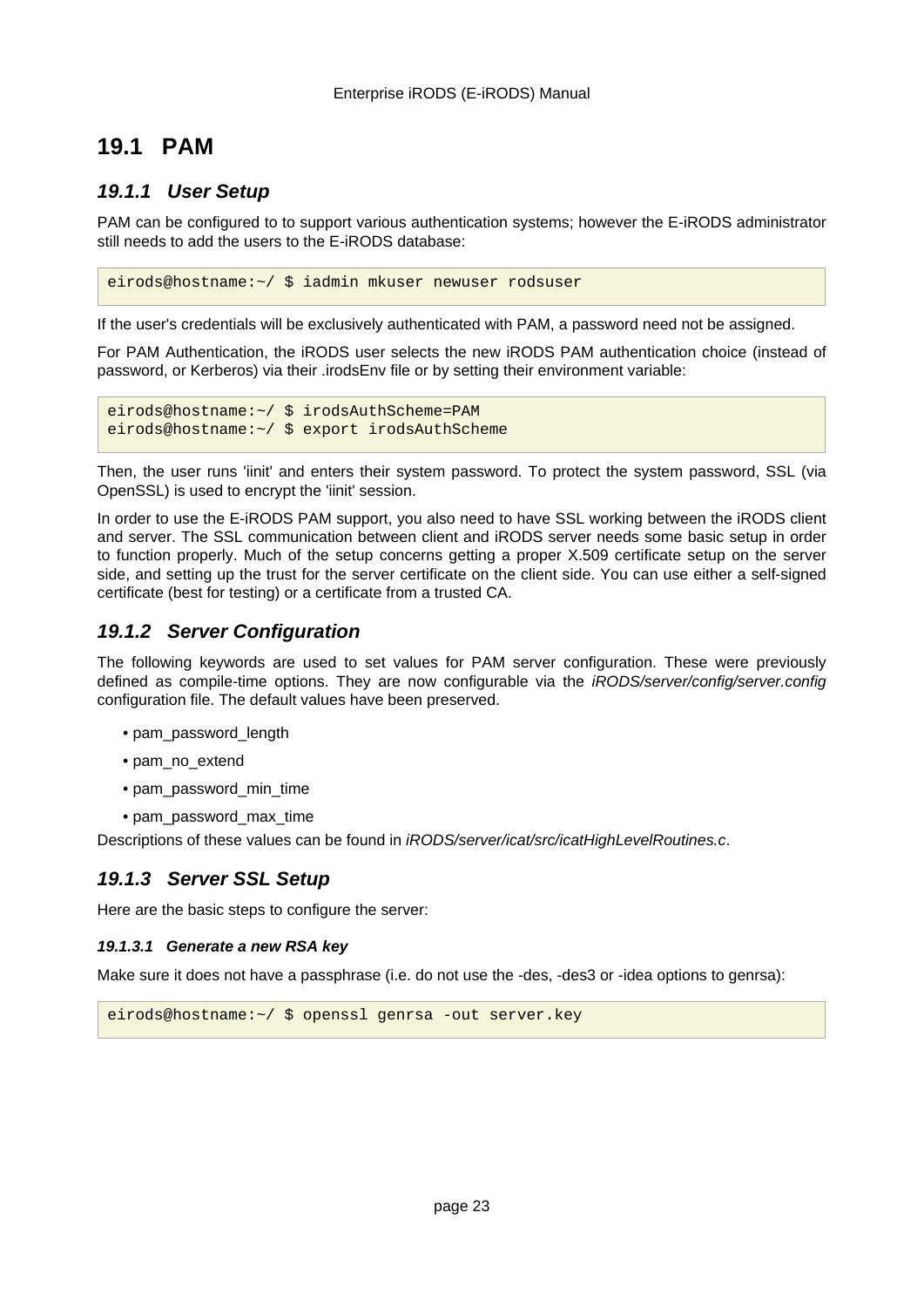#### <span id="page-23-0"></span>**19.1.3.2 Acquire a certificate for the server**

The certificate can be either from a trusted CA (internal or external), or can be self-signed (common for development and testing). To request a certificate from a CA, create your certificate signing request, and then follow the instructions given by the CA. When running the 'openssl req' command, some questions will be asked about what to put in the certificate. The locality fields do not really matter from the point of view of verification, but you probably want to try to be accurate. What is important, especially since this is a certificate for a server host, is to make sure to use the FQDN of the server as the "common name" for the certificate (should be the same name that clients use as their irodsHost), and do not add an email address. If you are working with a CA, you can also put host aliases that users might use to access the host in the 'subjectAltName' X.509 extension field if the CA offers this capability.

To generate a Certificate Signing Request that can be sent to a CA, run the 'openssl req' command using the previously generated key:

eirods@hostname:~/ \$ openssl req -new -key server.key -out server.csr

To generate a self-signed certificate, also run 'openssl req', but with slightly different parameters. In the openssl command, you can put as many days as you wish:

eirods@hostname:~/ \$ openssl req -new -x509 -key server.key -out server.crt -days 365

#### <span id="page-23-1"></span>**19.1.3.3 Create the certificate chain file**

If you are using a self-signed certificate, the chain file is just the same as the file with the certificate (server.crt). If you have received a certificate from a CA, this file contains all the certificates that together can be used to verify the certificate, from the host certificate through the chain of intermediate CAs to the ultimate root CA.

An example best illustrates how to create this file. A certificate for a host 'eirods.example.org' is requested from the proper domain registrar. Three files are received from the CA: eirods.crt, PositiveSSLCA2.crt and AddTrustExternalCARoot.crt. The certificates have the following 'subjects' and 'issuers':

```
openssl x509 -noout -subject -issuer -in eirods.crt
subject= /OU=Domain Control Validated/OU=PositiveSSL/CN=eirods.example.org
issuer= /C=GB/ST=Greater Manchester/L=Salford/O=COMODO CA Limited/CN=PositiveSSL CA 2
openssl x509 -noout -subject -issuer -in PositiveSSLCA2.crt
subject= /C=GB/ST=Greater Manchester/L=Salford/O=COMODO CA Limited/CN=PositiveSSL CA 2
issuer= /C=SE/O=AddTrust AB/OU=AddTrust External TTP Network/CN=AddTrust External CA Root
openssl x509 -noout -subject -issuer -in AddTrustExternalCARoot.crt
subject= /C=SE/O=AddTrust AB/OU=AddTrust External TTP Network/CN=AddTrust External CA Root
issuer= /C=SE/O=AddTrust AB/OU=AddTrust External TTP Network/CN=AddTrust External CA Root
```
The eirods.example.org cert was signed by the PositiveSSL CA 2, and that the PositiveSSL CA 2 cert was signed by the AddTrust External CA Root, and that the AddTrust External CA Root cert was self-signed, indicating that it is the root CA (and the end of the chain).

To create the chain file for eirods.example.org:

eirods@hostname:~/ \$ cat eirods.crt PositiveSSLCA2.crt AddTrustExternalCARoot.crt > chain.pem

#### <span id="page-23-2"></span>**19.1.3.4 Generate OpenSSL parameters**

Generate some Diffie-Hellman parameters for OpenSSL:

eirods@hostname:~/ \$ openssl dhparam -2 -out dhparams.pem 2048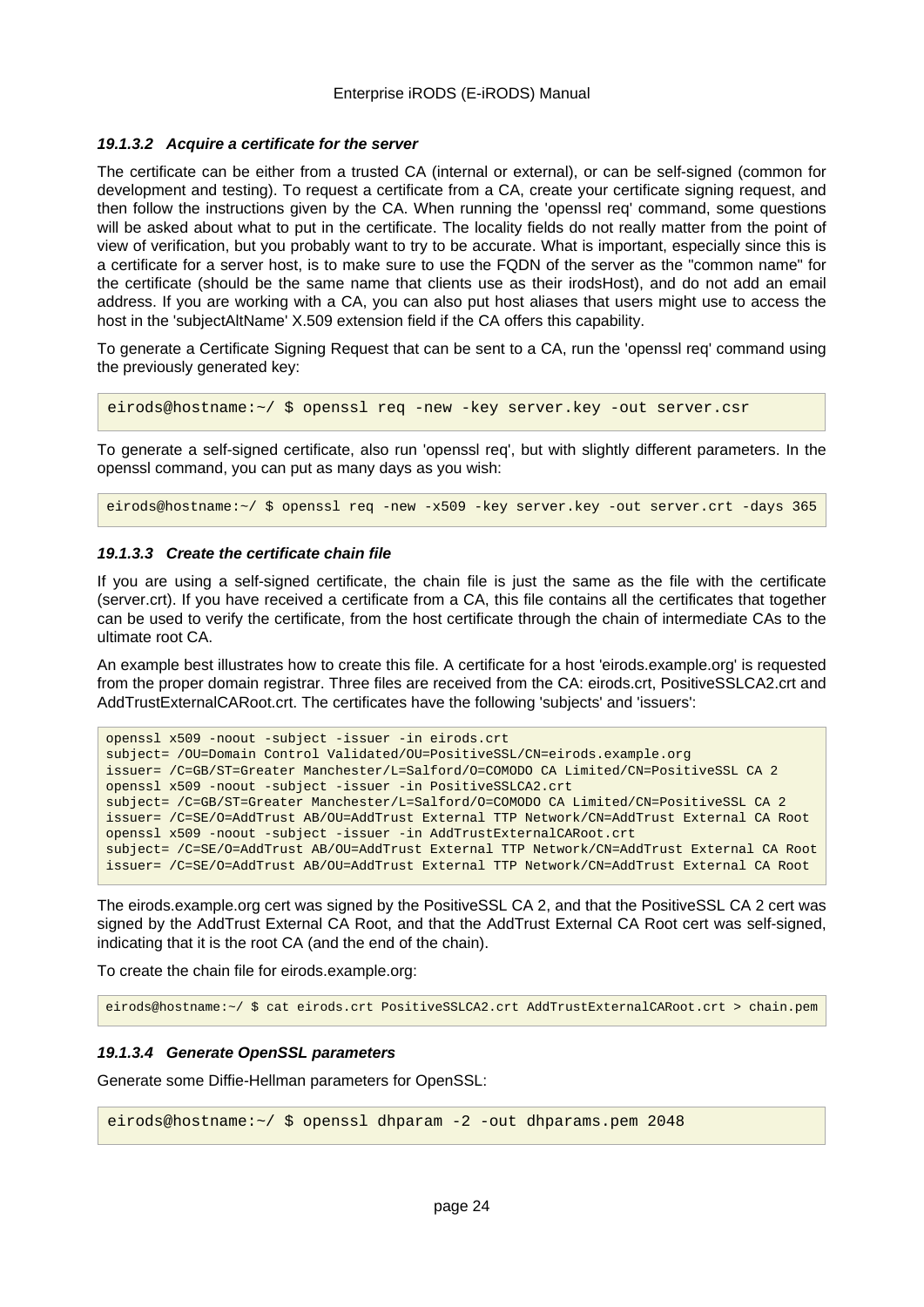#### <span id="page-24-0"></span>**19.1.3.5 Place files within accessible area**

Put the dhparams.pem, server.key and chain.pem files somewhere that the E-iRODS server can access them (e.g. in iRODS/server/config). Make sure that the eirods unix user can read the files (although you also want to make sure that the key file is only readable by the eirods user).

#### <span id="page-24-1"></span>**19.1.3.6 Set SSL environment variables**

The server needs to read these variables on startup:

```
eirods@hostname:~/ $ irodsSSLCertificateChainFile=/var/lib/eirods/iRODS/server/config/chain.pem
eirods@hostname:~/ $ export irodsSSLCertificateChainFile
eirods@hostname:~/ $ irodsSSLCertificateKeyFile=/var/lib/eirods/iRODS/server/config/server.key
eirods@hostname:~/ $ export irodsSSLCertificateKeyFile
eirods@hostname:~/ $ irodsSSLDHParamsFile=/var/lib/eirods/iRODS/server/config/dhparams.pem
eirods@hostname:~/ $ export irodsSSLDHParamsFile
```
#### <span id="page-24-2"></span>**19.1.3.7 Restart E-iRODS**

Restart the server:

```
eirods@hostname:~/ $ ./iRODS/irodsctl restart
```
#### <span id="page-24-3"></span>**19.1.4 Client SSL Setup**

The client may or may not require configuration at the SSL level, but there are a few parameters that can be set via environment variables to customize the client SSL interaction if necessary. In many cases, if the server's certificate comes from a common CA, your system might already be configured to accept certificates from that CA, and you will not have to adjust the client configuration at all. For example, on an Ubuntu Precise system, the /etc/ssl/certs directory is used as a repository for system trusted certificates installed via an Ubuntu package. Many of the commercial certificate vendors such as VeriSign and AddTrust have their certificates already installed.

After setting up SSL on the server side, test SSL by using the PAM authentication (which requires an SSL connection) and running iinit with the log level set to LOG\_NOTICE. If you see messages as follows, you need to set up trust for the server's certificate, or you need to turn off server verification.

Error from non-trusted self-signed certificate:

```
eirods@hostname:~/ $ irodsLogLevel=LOG_NOTICE iinit
NOTICE: environment variable set, irodsLogLevel(input)=LOG_NOTICE, value=5
NOTICE: created irodsHome=/dn/home/eirods
NOTICE: created irodsCwd=/dn/home/eirods
Enter your current PAM (system) password:
NOTICE: sslVerifyCallback: problem with certificate at depth: 0<br>NOTICE: sslVerifyCallback:   issuer = /C=US/ST=North Carolina/L=Chapel Hill/O=RENCI/CN=eirods.example.org<br>NOTICE: sslVerifyCallback:   subject = /C=US/ST=Nort
ERROR: sslStart: error in SSL_connect. SSL error: error:14090086:SSL routines:SSL3_GET_SERVER_CERTIFICATE:certificate verify failed
sslStart failed with error -2103000 SSL_HANDSHAKE_ERROR
```
#### Error from untrusted CA that signed the server certificate:

```
eirods@hostname:~/ $ irodsLogLevel=LOG_NOTICE iinit
                                        set, irodsLogLevel(input)=LOG_NOTICE, value=5
NOTICE: environment variable set, irodsLog<br>NOTICE: created irodsHome=/dn/home/eirods
NOTICE: created irodsCwd=/dn/home/eirods
Enter your current PAM (system) password:
NOTICE: sslVerifyCallback: problem with certificate at depth: 1
NOTICE: sslVerifyCallback:   issuer = /C=US/ST=North Carolina/O=example.org/CN=eirods.example.org Certificate Authority<br>NOTICE: sslVerifyCallback:   subject = /C=US/ST=North Carolina/O=example.org/CN=eirods.example.org Cer
NOTICE: sslVerifyCallback: err 19:self signed certificate in certificate chain
ERROR: sslStart: error in SSL_connect. SSL error: error:14090086:SSL routines:SSL3_GET_SERVER_CERTIFICATE:certificate verify failed
sslStart failed with error -2103000 SSL_HANDSHAKE_ERROR
```
Server verification can be turned off using the irodsSSLVerifyServer environment variable. If this variable is set to 'none', then any certificate (or none) is accepted by the client. This means that your connection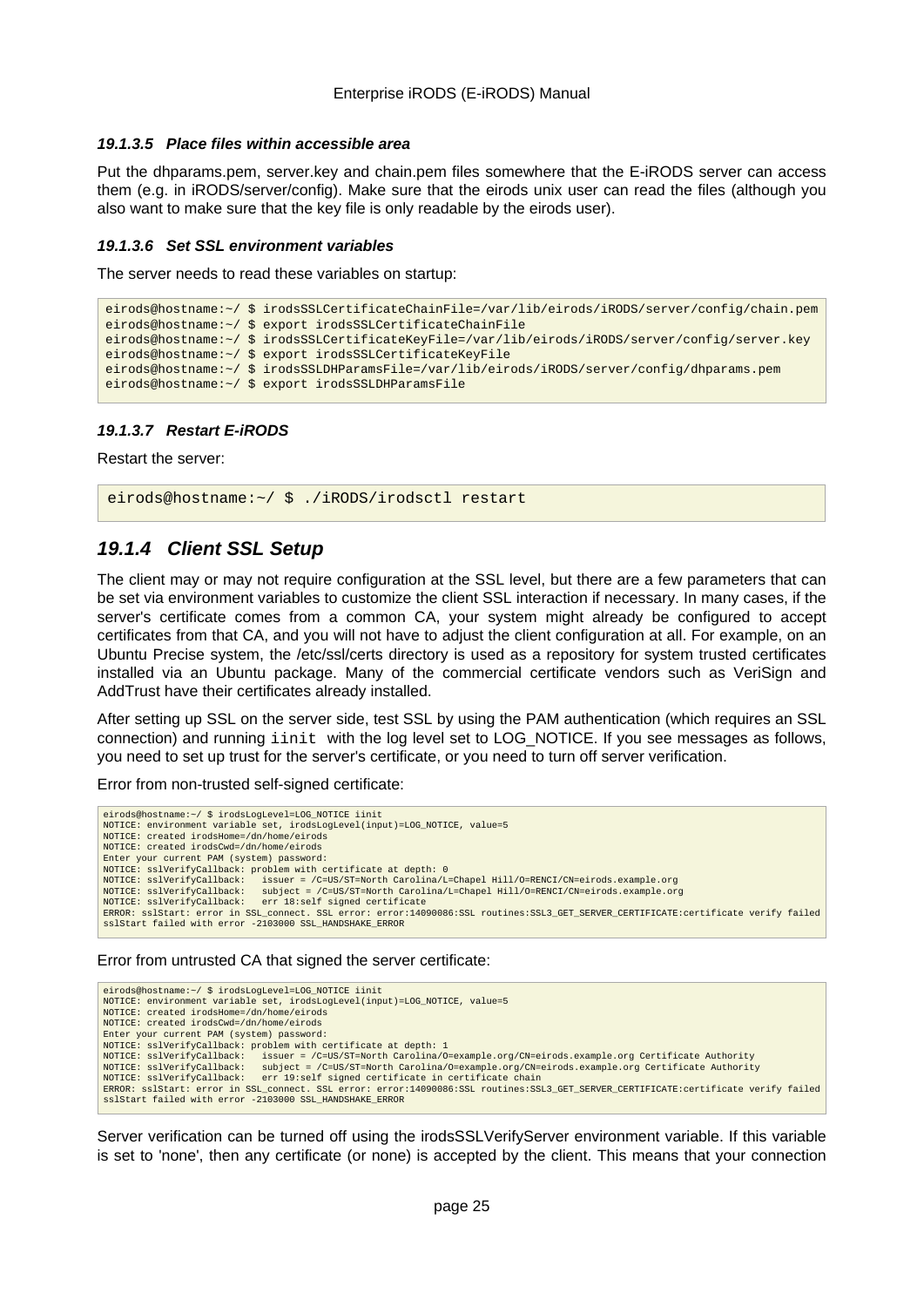will be encrypted, but you cannot be sure to what server (i.e. there is no server authentication). For that reason, this mode is discouraged.

It is much better to set up trust for the server's certificate, even if it is a self-signed certificate. The easiest way is to use the irodsSSLCACertificateFile environment variable to contain all the certificates of either hosts or CAs that you trust. If you configured the server as described above, you could just set the following in your environment:

```
eirods@hostname:~/ $ irodsSSLCACertificateFile=/var/lib/eirods/iRODS/server/config/chain.pem
eirods@hostname:~/ $ export irodsSSLCACertificateFile
```
Or this file could just contain the root CA certificate for a CA-signed server certificate. Another potential issue is that the server certificate does not contain the proper FQDN (in either the Common Name field or the subjectAltName field) to match the client's 'irodsHost' variable. If this situation cannot be corrected on the server side, the client can set:

```
eirods@hostname:~/ $ irodsSSLVerifyServer=cert
eirods@hostname:~/ $ export irodsSSLVerifyServer
```
Then, the client library will only require certificate validation, but will not check that the hostname of the E-iRODS server matches the hostname(s) embedded within the certificate.

### <span id="page-25-0"></span>**19.1.5 Environment Variables**

All the environment variables used by the SSL support (both server and client side) are listed below:

#### **irodsSSLCertificateChainFile (server)**

The file containing the server's certificate chain. The certificates must be in PEM format and must be sorted starting with the subject's certificate (actual client or server certificate), followed by intermediate CA certificates if applicable, and ending at the highest level (root) CA.

#### **irodsSSLCertificateKeyFile (server)**

Private key corresponding to the server's certificate in the certificate chain file.

#### **irodsSSLDHParamsFile (server)**

The Diffie-Hellman parameter file location.

#### **irodsSSLVerifyServer (client)**

What level of server certificate based authentication to perform. 'none' means not to perform any authentication at all. 'cert' means to verify the certificate validity (i.e. that it was signed by a trusted CA). 'hostname' means to validate the certificate and to verify that the irodsHost's FQDN matches either the common name or one of the subjectAltNames of the certificate. 'hostname' is the default setting.

#### **irodsSSLCACertificateFile (client)**

Location of a file of trusted CA certificates in PEM format. Note that the certificates in this file are used in conjunction with the system default trusted certificates.

#### **irodsSSLCACertificatePath (client)**

Location of a directory containing CA certificates in PEM format. The files each contain one CA certificate. The files are looked up by the CA subject name hash value, which must be available. If more than one CA certificate with the same name hash value exist, the extension must be different (e.g. 9d66eef0.0, 9d66eef0.1, etc.). The search is performed based on the ordering of the extension number, regardless of other properties of the certificates. Use the 'c\_rehash' utility to create the necessary links.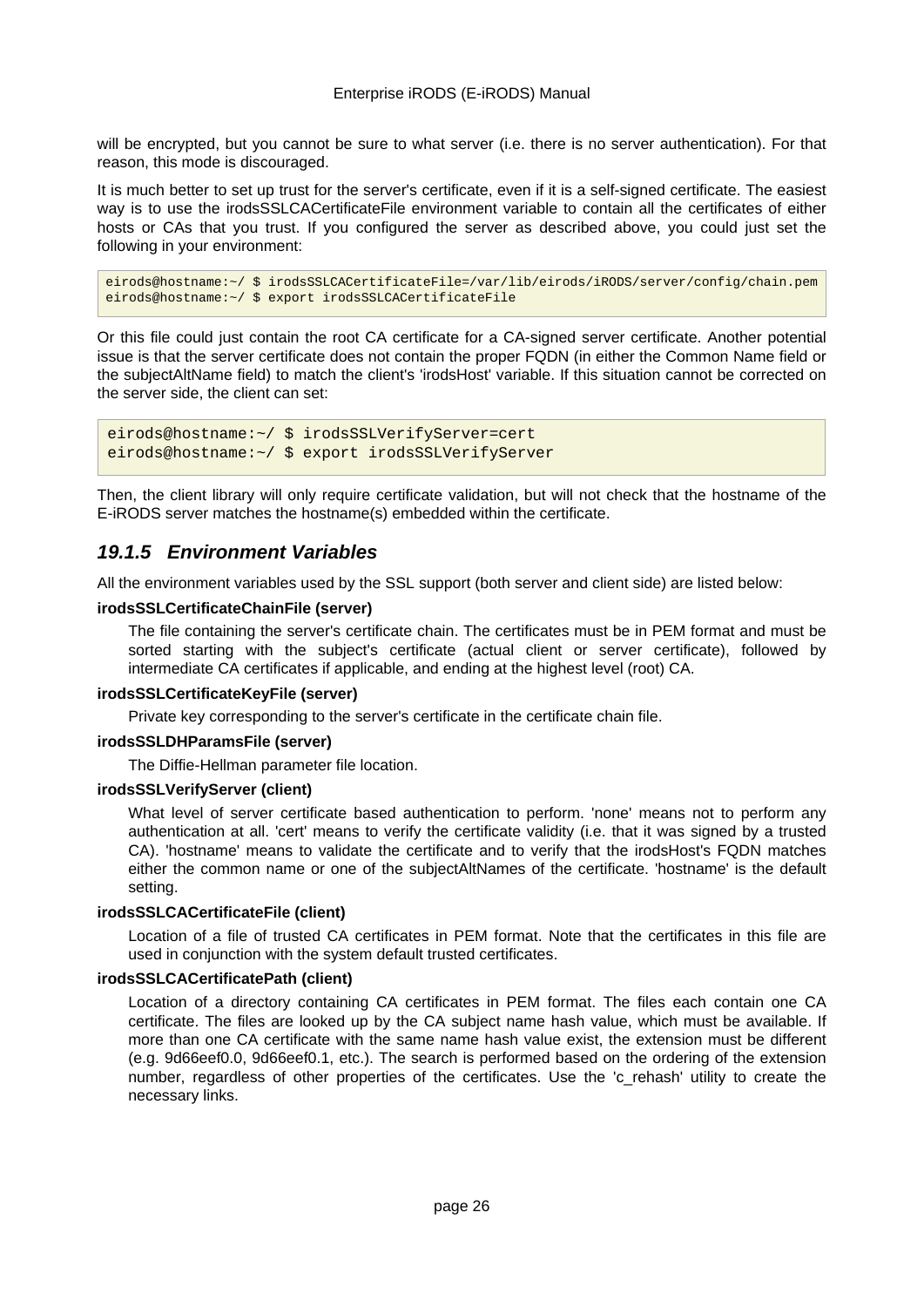# <span id="page-26-0"></span>**20 Configuration**

There are a number of configuration files that control how an iRODS server behaves. The following is a listing of the configuration files in an E-iRODS installation.

This document is intended to explain how the various configuration files are connected, what their parameters are, and when to use them.

#### **~/.odbc.ini**

This file, in the eirods user's home directory, defines the unixODBC connection details needed for the iCommands to communicate with the iCAT database. This file was created by the installer package and probably should not be changed by the sysadmin unless they know what they are doing.

#### **iRODS/config/irods.config**

This file defines the main settings for the iRODS installation. It is created by the installer package and comes preconfigured with approved and tested settings. Changing this file will take effect after a restart of the iRODS server. It is recommended not to change this file.

#### **iRODS/server/config/server.config**

This file defines the behavior of the server Agent that answers individual requests coming into iRODS. It is recommended not to change this file.

#### **~/.irods/.irodsA**

This is the scrambled password file that is saved after an iinit is run. If this file does not exist, then each iCommand will prompt for a password before authenticating with the iRODS server. If this file does exist, then each iCommand will read this file and use the contents as a cached password token and skip the password prompt. This file can be deleted manually or can be removed by running iexit full.

#### **~/.irods/.irodsEnv**

This is the main iRODS configuration file defining the iRODS environment. Any changes are effective immediately since iCommands reload their environment on every execution.

# <span id="page-26-1"></span>**21 Troubleshooting**

## <span id="page-26-2"></span>**21.1 Common Errors**

Some of the commonly encountered E-iRODS errors along with troubleshooting steps are discussed below.

### <span id="page-26-3"></span>**21.1.1 E-iRODS Server is down**

Error Code: USER\_SOCK\_CONNECT\_TIMEDOUT -347000

Common areas to check for this error include:

**ienv**

• The ienv command displays the E-iRODS environment in use. This may help debug the obvious error of trying to connect to the wrong machine or to the wrong Zone name.

#### **Networking issues**

- Verify that a firewall is not blocking the connection on the E-iRODS port in use (default 1247).
- Check for network connectivity problems by pinging the server in question.

#### **E-iRODS server logs**

If the E-iRODS environment issues and networking issues have been ruled out, the E-iRODS server/client logs may provide additional information with regards to the specifics of the error in question.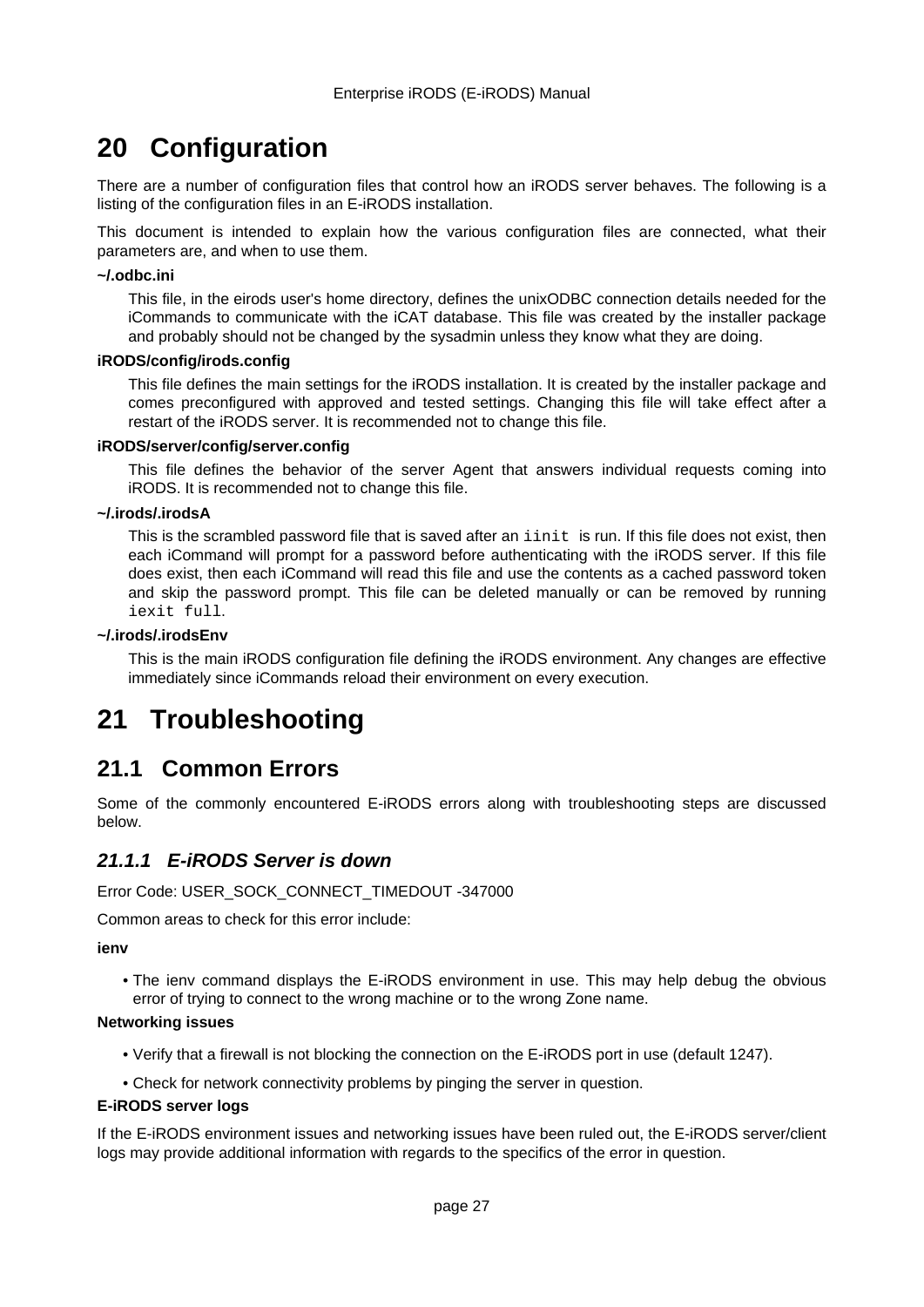### <span id="page-27-0"></span>**21.1.2 No such file or directory**

Common areas to check for this error include:

- 1. Permissions Verify that the E-iRODS user has 'write' access to the directory in question
- 2. FUSE error
- 3. Zero byte files

### <span id="page-27-1"></span>**21.1.3 No rows found in the E-iRODS Catalog**

**Error Code:** CAT\_NO\_ROWS\_FOUND -808000

This error is occurs when there are no results for the database query that was executed. This usually happens when either:

- 1. the query itself is not well-formed (e.g. syntax error), or
- 2. the well-formed query produced no actual results (i.e. there is no data corresponding to the specified criteria).

### <span id="page-27-2"></span>**21.1.4 Access Control and Permissions**

#### **Error Code:** CAT\_NO\_ACCESS\_PERMISSION -818000

This error can occur when an iRODS user tries to access an iRODS Data Object or Collection that belongs to another iRODS user without the owner having granted the appropriate permission (usually simply read or write).

With the more restrictive "StrictACL" policy being turned "on" by default in E-iRODS, this may occur more often than expected with Community iRODS. Check the permissions carefully and use  $ils -AL$  to help diagnose what permissions are set for the Data Objects and Collections of interest.

Modifying the "StrictACL" setting in the iRODS server's core.re file will apply the policy permanently; applying the policy via  $\text{true}$  will have an impact only during the execution of that particular rule.

### <span id="page-27-3"></span>**21.1.5 Credentials**

#### **Error Code:** CAT\_INVALID\_USER -827000

This error can occur when the iRODS user is unknown or invalid in some way (for instance, no password has been defined for the user, or the user does not exist in that Zone). This error is most common while debugging configuration issues with Zone Federation.

# <span id="page-27-4"></span>**22 Glossary**

This glossary attempts to cover most of the terms you may encounter when first interacting with iRODS. More information can be found on the iRODS wiki at<http://irods.org>.

#### **Action**

An external (logical) name given to an iRODS Rule(s) that defines a set of macro-level tasks. These tasks are performed by a chain of microservices in accordance with external input parameters. This is analogous to head atom in a Prolog rule or trigger-name in a relational database.

#### **Agent**

A type of iRODS server process. Each time a client connects to a server, an agent is created and a network connection established between it and the client.

#### **API**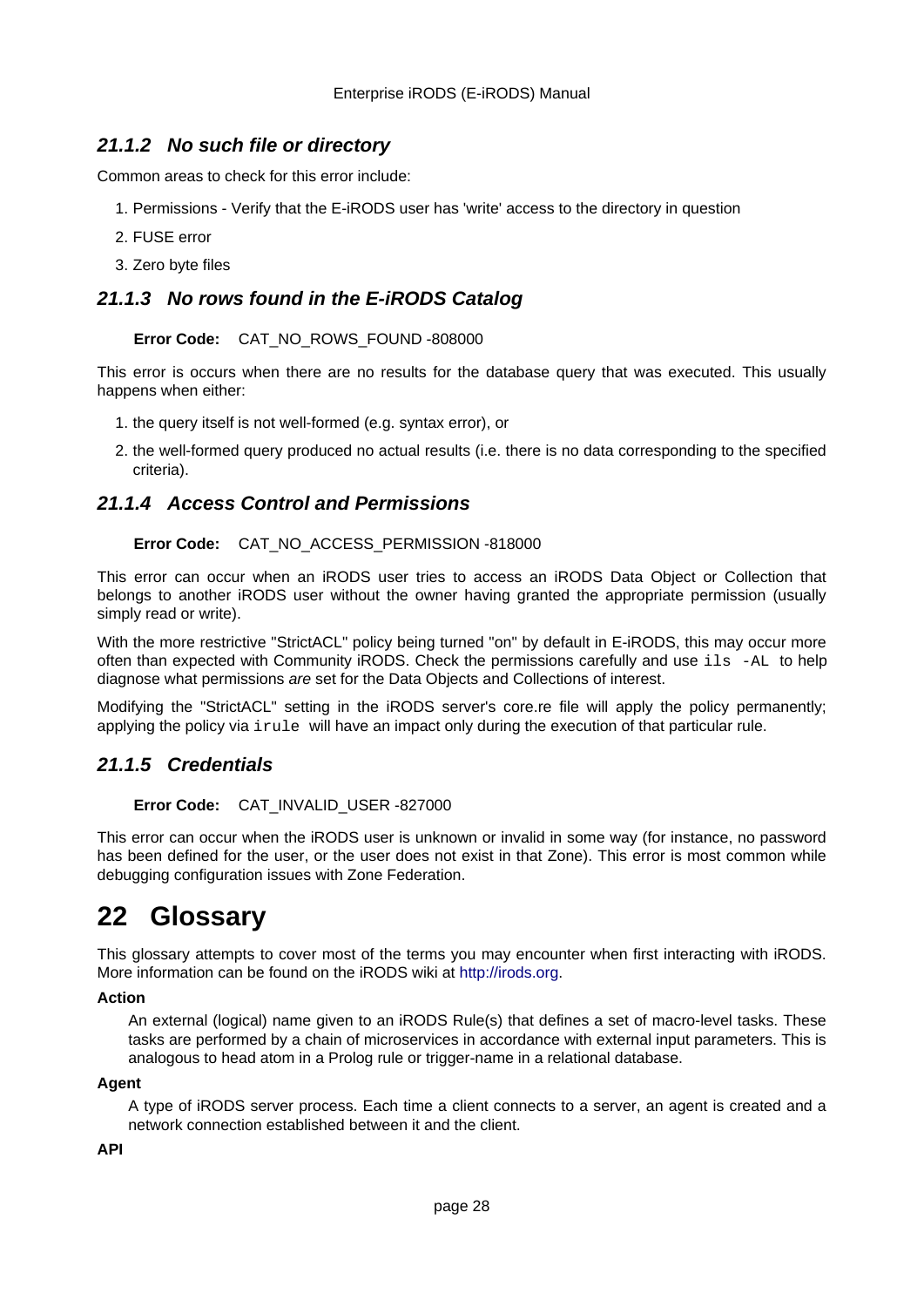An Application Programming Interface (API) is a piece of software's set of defined programmatic interfaces to enable other software to communicate with it. iRODS defines a client API and expects that clients connect and communicate with iRODS servers in this controlled manner. iRODS has an API written in C, and another written in Java (Jargon).

#### **Authentication Mechanisms**

iRODS can employ various mechanisms to verify user identity and control access to Data Objects (iRODS files), Collections, etc. These currently include the default iRODS secure password mechanism (challenge-response), Grid Security Infrastructure (GSI), and Operating System authentication (OSAuth).

#### **Audit Trail**

List of all operations performed upon a Data Object, a Collection, a Resource, a User, or other iRODS entities. When Auditing is enabled, significant events in the iRODS system (affecting the iCAT) are recorded. Full activity reports can be compiled to verify important preservation and/or security policies have been enforced.

#### **Client**

A Client in the iRODS client-server architecture gives users an interface to manipulate Data Objects and other iRODS entities that may be stored on remote iRODS servers. iRODS clients include: iCommands unix-like command line interface, iDrop (ftp-like client java application), iDropWeb (web interface), etc.

#### **Collection**

All Data Objects stored in an iRODS system are stored in some Collection, which is a logical name for that set of Data Objects. A Collection can have sub-collections, and hence provides a hierarchical structure. An iRODS Collection is like a directory in a Unix file system (or Folder in Windows), but is not limited to a single device or partition. A Collection is logical so that the Data Objects can span separate and heterogeneous storage devices (i.e. is infrastructure and administrative domain independent). Each Data Object in a Collection must have a unique name in that Collection.

#### **Data Grid**

A grid computing system (a set of distributed, cooperating computers) that deals with the controlled sharing and management of large amounts of distributed data.

#### **Data Object**

A Data Object is a single "stream-of-bytes" entity that can be uniquely identified; a file stored in iRODS. It is given a Unique Internal Identifier in iRODS (allowing a global name space), and is associated with (situated in) a Collection.

#### **Driver**

A piece of software that interfaces to a particular type of resource as part of the iRODS server/agent process. The driver provides a common set of functions (open, read, write, close, etc.) which allow iRODS clients (iCommands and other programs using the client API) to access different devices via the common iRODS protocol.

#### **Federation**

Zone Federation occurs when two or more independent iRODS Zones are registered with one another. Users from one Zone can authenticate through their home iRODS server and have access rights on a remote Zone and its Data Objects, Collections, and Metadata.

#### **Jargon**

The Java API for iRODS. Read more at [https://www.irods.org/index.php/Jargon.](https://www.irods.org/index.php/Jargon)

#### **iCAT**

The iCAT, or iRODS Metadata Catalog, stores descriptive state metadata about the Data Objects in iRODS Collections in a DBMS database (e.g. PostgreSQL, MySQL, Oracle). The iCAT can keep track of both system-level metadata and user-defined metadata. There is one iCAT database per iRODS Zone.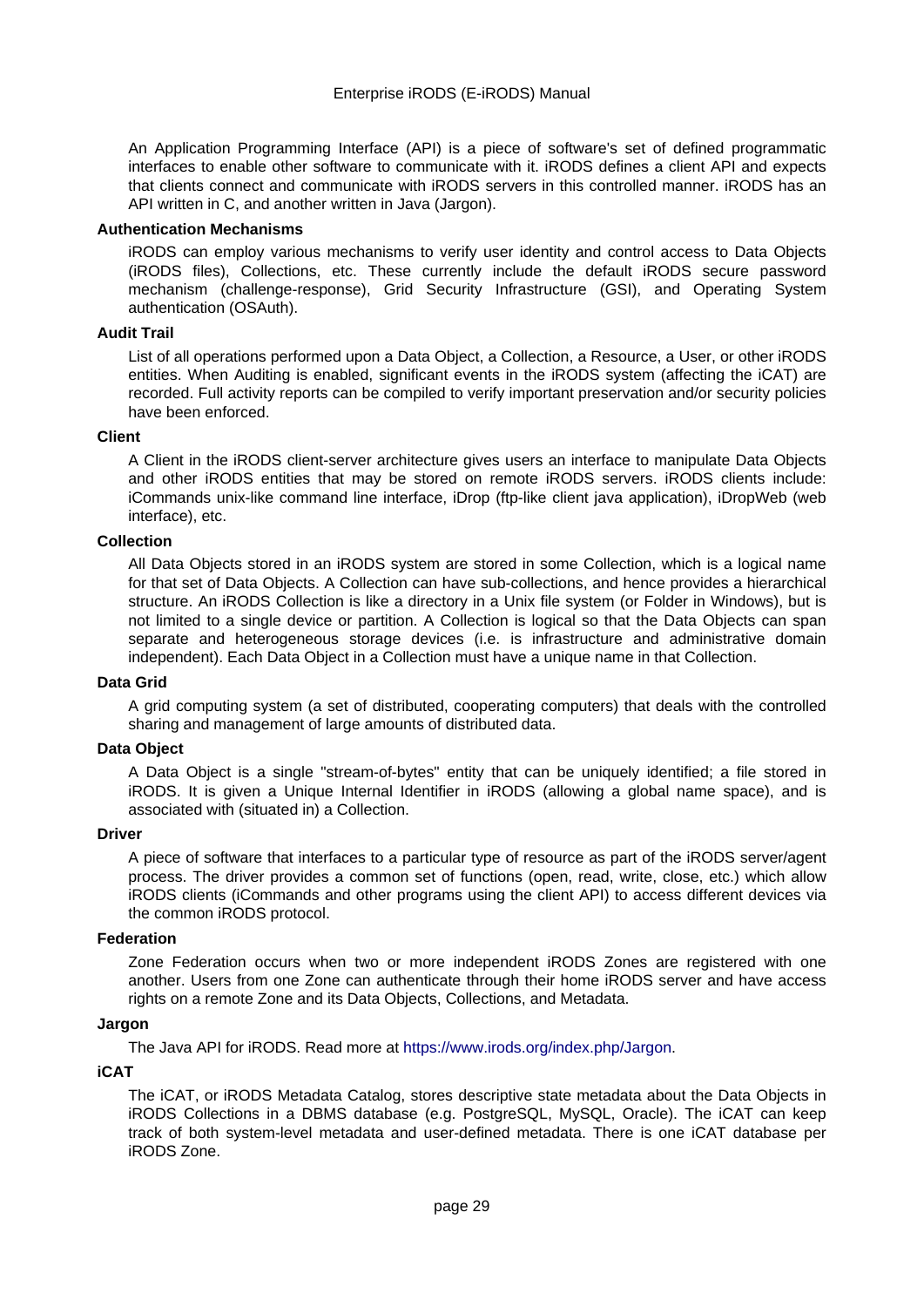#### **IES (iCAT-Enabled Server)**

A machine that runs both an iRODS server and the iCAT database for a particular Zone.

#### **iCommands**

iCommands are Unix utilities that give users a command-line interface to operate on data in the iRODS system. There are commands related to the logical hierarchical filesystem, metadata, data object information, administration, rules, and the rule engine. iCommands provide the most comprehensive set of client-side standard iRODS manipulation functions.

#### **Inheritance**

Collections in the iRODS logical name space have an attribute named Inheritance. When Collections have this attribute set to Enabled, new Data Objects and Collections added to the Collection inherit the access permissions (ACLs) of the Collection. Data Objects created within Collections with Inheritance set to Disabled do not inherit the parent Collection's ACL settings. ichmod can be used to manipulate this attribute on a per-Collection level. ils -A displays ACLs and the inheritance status of the current working iRODS directory.

#### **Logical Name**

The identifier used by iRODS to uniquely name a Data Object, Collection, Resource, or User. These identifiers enable global namespaces that are capable of spanning distributed storage and multiple administrative domains for shared Collections or a unified virtual Collection.

#### **Management Policies**

The specification of the controls on procedures applied to Data Objects in a Collection. Management policies may define that certain Metadata be required to be stored. Those policies could be implemented via a set of iRODS Rules that generate and verify the required Metadata. Audit Trails could be used to generate reports that show that Management Policies have been followed.

#### **Metadata**

Metadata is data about data. In iRODS, metadata can include system or user-defined attributes associated with a Data-Object, Collection, Resource, etc., stored in the iCAT database. The metadata stored in the iCAT database are in the form of AVUs (attribute-value-unit tuples).

#### **Metadata Harvesting**

The process of extraction of existing Metadata from a remote information resource and subsequent addition to the iRODS iCAT. The harvested Metadata could be related to certain Data Objects, Collections, or any other iRODS entity.

#### **Micro-service**

A set of operations performed on a Collection at a remote storage location.

Micro-services are small, well-defined procedures/functions that perform a certain server-side task and are compiled into the iRODS server code. Rules invoke Micro-services to implement Management Policies. Micro-services can be chained to implement larger macro-level functionality, called an Action. By having more than one chain of Micro-services for an Action, a system can have multiple ways of performing the Action. At runtime, using priorities and validation conditions, the system chooses the "best" micro-service chain to be executed.

#### **Migration**

The process of moving digital Collections to new hardware and/or software as technology evolves. Separately, Transformative Migration may be used to mean the process of manipulating a Data Object into a new format (e.g. gif to png) for preservation purposes.

#### **Physical Resource**

A storage system onto which Data Objects may be deposited. iRODS supports a wide range of disk, tape, and remote storage resources.

#### **Resource**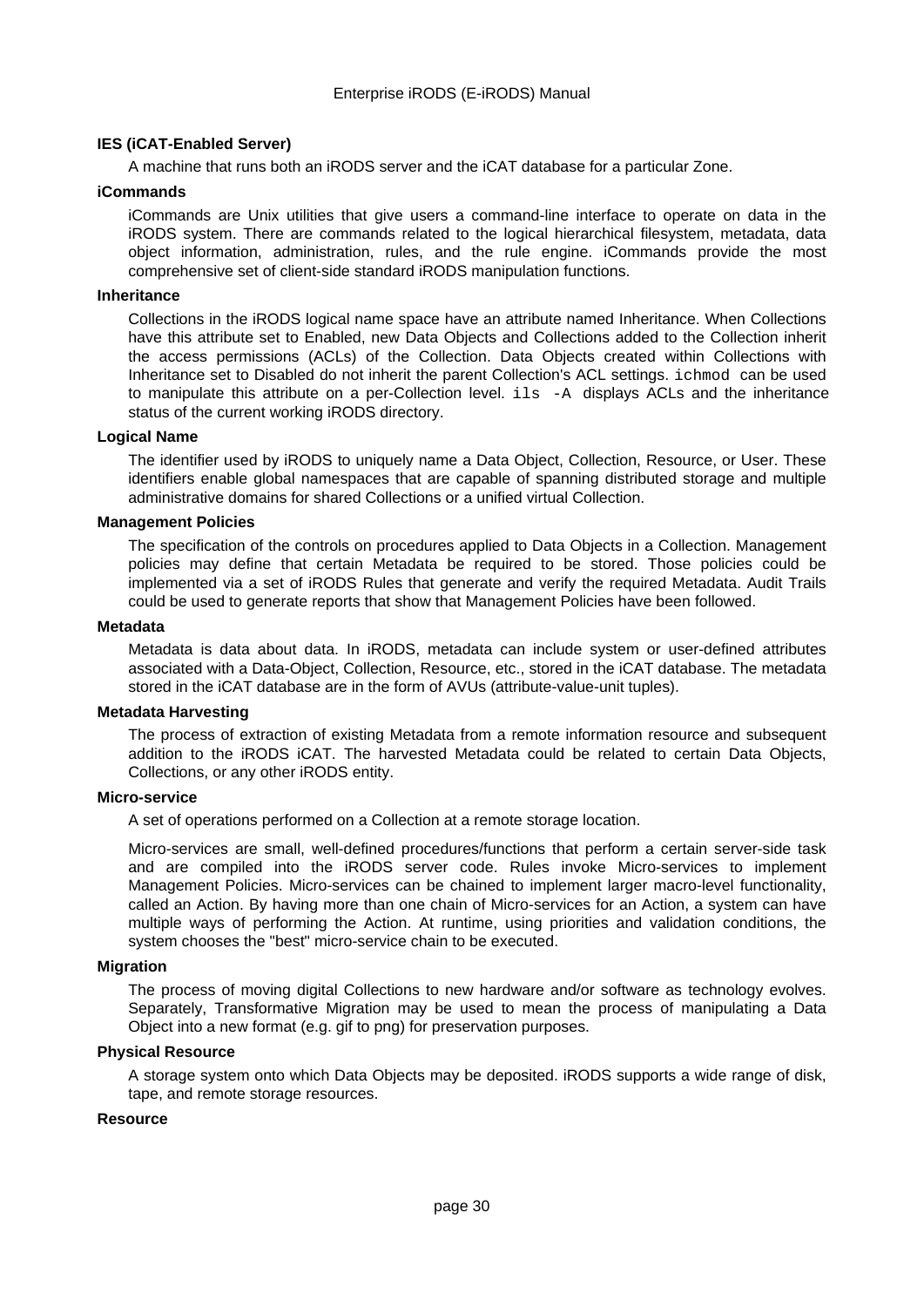A resource, or storage resource, is a software/hardware system that stores digital data. iRODS clients can operate on local or remote data stored on different types of resources through a common interface.

#### **Rules**

Rules are a major innovation in iRODS that let users automate data management tasks, essential as data collections scale to petabytes across hundreds of millions of files. Rules allow users to automate enforcement of complex Management Policies (workflows), controlling the server-side execution (via Micro-services) of all data access and manipulation operations, with the capability of verifying these operations.

#### **Rule Engine**

The Rule Engine interprets Rules following the iRODS rule syntax. The Rule Engine, which runs on all iRODS servers, is invoked by server-side procedure calls and selects, prioritizes, and applies Rules and their corresponding Micro-services. The Rule Engine can apply recovery procedures if a Micro-service or Action fails.

#### **Scalability**

Scalability means that a computer system performs well, even when scaled up to very large sizes. In iRODS, this refers to its ability to manage Collections ranging from the data on a single disk to petabytes (millions of gigabytes) of data in hundreds of millions of files distributed across multiple locations and administrative domains.

#### **Server**

An iRODS server is software that interacts with the access protocol of a specific storage system. It enables storing and sharing data distributed geographically and across administrative domains.

#### **Transformative Migration**

The process of manipulating a Data Object from one encoding format to another. Usually the target format will be newer and more compatible with other systems. Sometimes this process is "lossy" and does not capture all of the information in the original format.

#### **Trust Virtualization**

The management of Authentication and authorization independently of the storage location.

#### **Unique Internal Identifier**

See Logical Name.

#### **User Name**

Unique identifier for each person or entity using iRODS; sometimes combined with the name of the home iRODS Zone (as username#Zonename) to provide a globally unique name when using Zone Federation.

#### **Vault**

An iRODS Vault is a data repository system that iRODS can maintain on any storage system which can be accessed by an iRODS server. For example, there can be an iRODS Vault on a Unix file system, an HPSS (High Performance Storage System), or an IBM DB2 database. A Data Object in an iRODS Vault is stored as an iRODS-written object, with access controlled through the iCAT catalog. This is distinct from legacy data objects that can be accessed by iRODS but are still owned by previous owners of the data. For file systems such as Unix and HPSS, a separate directory is used; for databases such as Oracle or DB2 a system-defined table with LOB-space (Large Object space) is used.

#### **Zone**

An iRODS Zone is an independent iRODS system consisting of an iCAT-Enabled Server (IES), optional additional distributed iRODS Servers (which can reach hundreds, worldwide) and clients. Each Zone has a unique name. When two iRODS Zones are configured to interoperate with each other securely, it is called (Zone) Federation.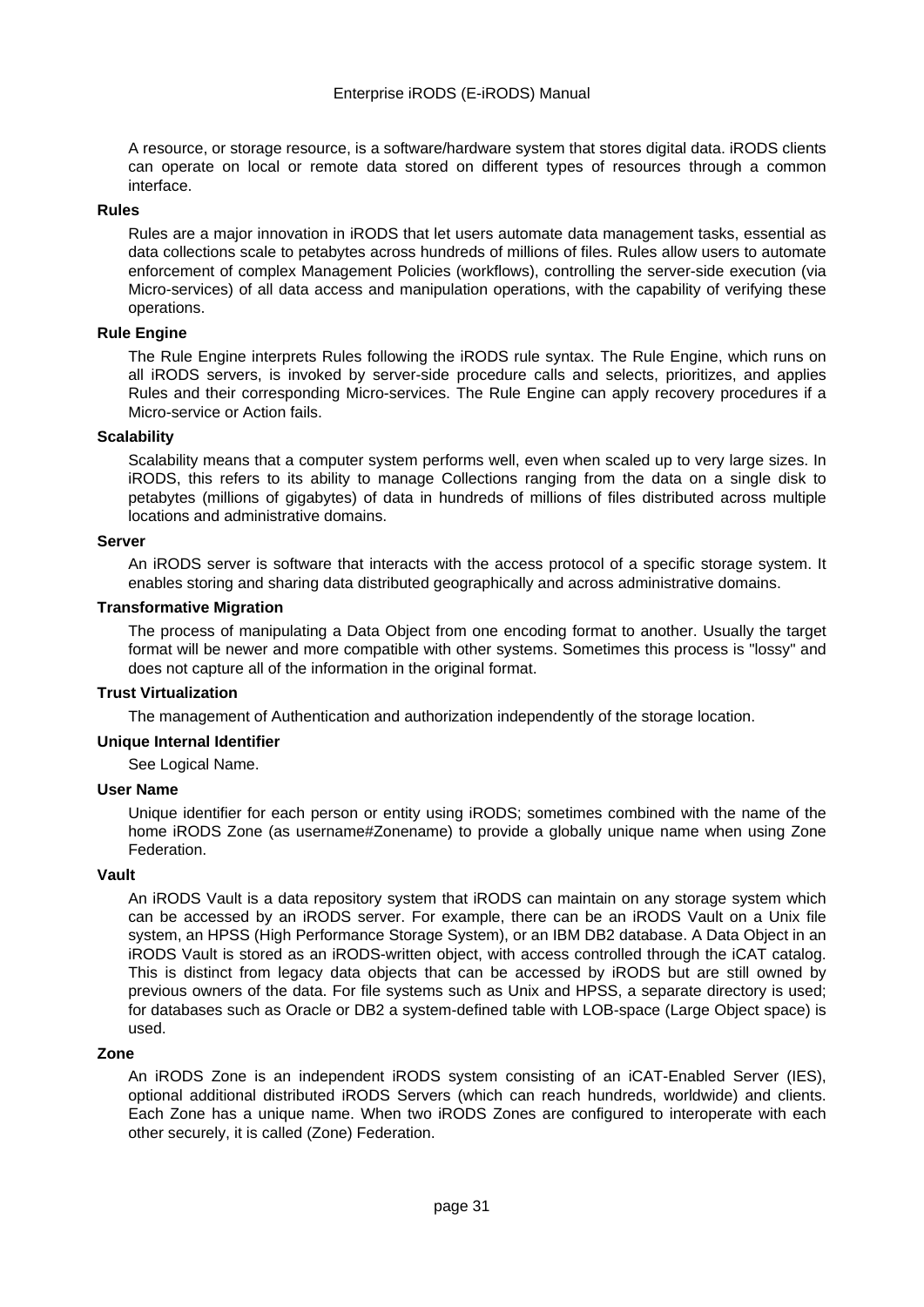# <span id="page-31-0"></span>**23 Known Issues**

```
Ticket Item: [#1260] unixODBC on OpenSuSE 12.x fails when iRODS resource name contains a hyphen (aka "hpss-sdsc")
------------------------------------------------------------------------------------------------------------------
unixODBC on OpenSuSE 12.x fails when iRODS resource name contains a hyphen (aka "hpss-sdsc").
Also, 'moon landing' in rules3.0/rulewriteKeyValPairs.r.
Other Operating Systems and versions do not exhibit this behavior.
Mar 6 09:47:34 pid:21588 NOTICE: rsAuthCheck user rods#tempZone
Mar 6 09:47:34 pid:21588 NOTICE: rsAuthResponse set proxy authFlag to 5, client authFlag to 5, user:rods#tempZone 
proxy:rods client:rods
Mar 6 09:47:34 pid:21588 NOTICE: bindVar[1]=RajaBase
Mar 6 09:47:34 pid:21588 NOTICE: bindVar[2]=acRegisterData
Mar 6 09:47:34 pid:21588 NOTICE: bindVar[3]=acRegisterData()
Mar 6 09:47:34 pid:21588 NOTICE: bindVar[4]=($objPath like "/home/raja#sdsc/myImportantFiles\*" && $dataSize > 10000000)
Mar 6 09:47:34 pid:21588 NOTICE: bindVar[5]={
     msiRegisterData():::recover_msiRegisterData();
     msiQueue("msiReplicateData(\'hpss-sdsc\') ::: recover_msiReplicateData;");
}
Mar 6 09:47:34 pid:21588 NOTICE: bindVar[6]=@REL
Mar 6 09:47:34 pid:21588 NOTICE: cllExecSqlWithResult: SQLExecDirect error: -1, sql:select rule_id from R_RULE_MAIN
where rule_base_name = ? and rule_name = ? and rule_event = ? and rule_condition = ? and rule_body = ? and
rule_recovery = ?
Mar 6 09:47:34 pid:21588 NOTICE: SQLSTATE: 01000
Mar 6 09:47:34 pid:21588 NOTICE: SQLCODE: 4294967295
Mar 6 09:47:34 pid:21588 NOTICE: SQL Error message: [unixODBC]Error while executing the query (non-fatal);<br>ERROR: syntax error at or near "hoss" at character 344
        syntax error at or near "hpss" at character 344
Mar 6 09:47:34 pid:21588 NOTICE: chlInsRuleTable cmlGetIntegerValueFromSqlV3 find rule if any failure -806000
Mar 6 09:47:34 pid:21588 NOTICE: rsGeneralRowInsert: rcGeneralRowInsert failed
Mar 6 09:47:34 pid:21588 ERROR: executeRuleAction Failed for msiAdmInsertRulesFromStructIntoDB status = -806000 
CAT_SQL_ERR
Ticket Item: [#1807] Fix OSAuth testing in CI
                                                   --------------------------------------------------------------------------------------
Test for OSAuth yielded a rxAuthResponse error.
iexit needed to be called before a new iinit is issued with a new environment.
```
# <span id="page-31-1"></span>**24 History of Releases**

| Date       | Version             | <b>Description</b>                                                                                                                                                                                                                                                                                                                 |  |
|------------|---------------------|------------------------------------------------------------------------------------------------------------------------------------------------------------------------------------------------------------------------------------------------------------------------------------------------------------------------------------|--|
| 2013-11-16 | 3.0.1               | <b>Second Release.</b><br>This is the second open source release from RENCI. It includes<br>Federation compliance with Community iRODS and signaling for<br>dynamic post-PEPs to know whether their operation failed.                                                                                                              |  |
| 2013-11-14 | $3.0.1 \text{rc}$ 1 | <b>First Release Candidate of Second Release.</b><br>This is the first release candidate of the second open source release<br>from RENCI. It includes a new "--tree" view for <i>ilsresc</i> and a more<br>powerful <i>irodsctl stop</i> . In addition, package managers should now be<br>able to handle upgrades more gracefully. |  |
| 2013-11-12 | 3.0.1 <sub>b2</sub> | Second Beta of Second Release.<br>This is the second beta of the second open source release from<br>RENCI. It includes certification work with the Jargon library, more CI<br>testing, and minor fixes.                                                                                                                            |  |